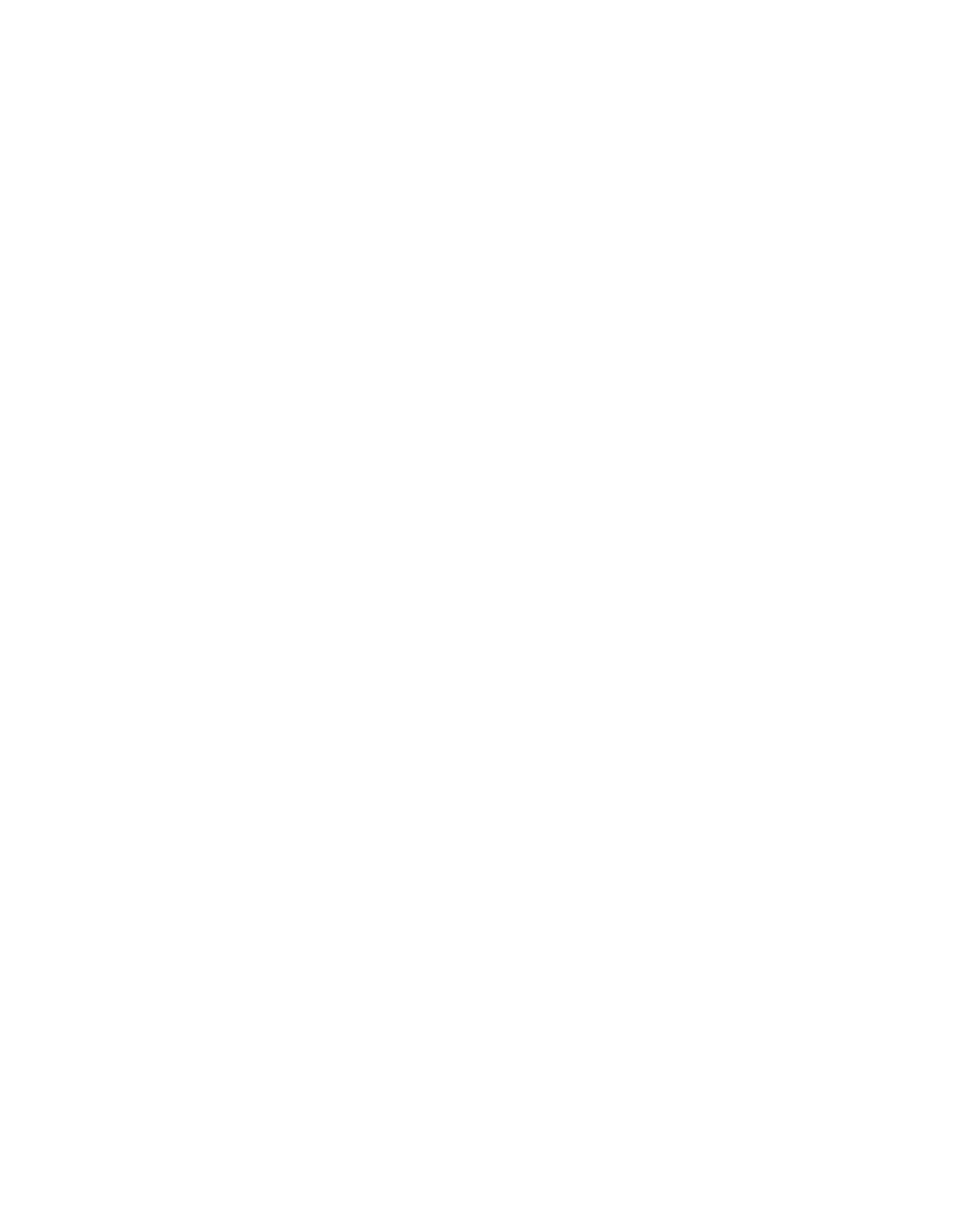# **The Annual Report of Mission and Ministry 2017**

Zion Lutheran Church – Kalamazoo www.zionkazoo.org

#### **ADMINISTRATIVE PASTOR**

I continue to be blessed to serve such a healthy and loving congregation. Our members are faithful in worship, spiritual growth, and generous in their support for and service in ministry. Our members come from a variety of neighborhoods, backgrounds, ages and occupations but are all committed to the support of our life together. This congregation continues to grow through the addition of new members, the creation of new ministries, and the maintenance and stewardship of current programs and property. We celebrate the past by how we share its lessons and gifts with the future.

This fall is the 500<sup>th</sup> anniversary of the Reformation, and at the same time we begin a year-long series of events to mark our 150<sup>th</sup> year as a congregation, with the actual anniversary service being held in August of 2018. Several years ago, our Board of Directors adopted four themes to help us prepare for the anniversary in a unique way:

"*Remember the gifts of God, through Zion, to past and present members! Reflect on the meaning of those gifts in our lives! Reconfirm our faith and the spiritual nature of our mission! Renew our commitment to bring those gifts to future generations!"* Soon that celebration begins.

Zion is a regional congregation with an incredibly diverse membership. We are blessed by a growing number of young families and children who continue to add life and energy to our programs of ministry. The past year has not seen significant new changes, but it has been an incredibly busy year. Typically much energy has been expended in revising and strengthening existing programs and creating new goals and directions as the needs and resources arise. A case in point is the work in the sanctuary. When the building renovation was undertaken several years ago, new pews and lighting were removed from the project to keep it at our agreed upon cost. Last year a group of members made anonymous donations to finish that work. New pews, new lighting, and a repaired floor finally finish the renovations that will enable our sanctuary to be a gift for future members of Zion and the community in which God has placed us.

Melissa VanderMeeden (Friends of Jesus Director) and her staff continue to strengthen our preschool ministry. Pastor Brelje continues to embrace our homebound members with his visits and support. DCE Aaron Grube, in addition to being a new father, continues to develop our educational ministries and has expanded his efforts to include college age, young adults, and young families. His "Kindle" training (which is to help him equip members for servant ministry) has become a valuable new gift to the people of Zion. Pastor Couch's work on campus has emphasized work with international students and Fellowship of Christian athletes, a mentoring ministry in the Edison neighborhood, and this year he will seek to develop a more intentional effort toward Bible study and outreach to Lutheran students. We also are in conversation with the Michigan District as they seek to turn over more control of this ministry to Zion. Helen Fierke continues to lead our vibrant music ministry. Our support staff of Diane Alsvig and Jan Johnson (office), Debbie Kipp (bookkeeper) and Michelle Devine (building manager) coordinate ministry for the entire congregation. Our staff is committed to serving the needs of our congregation.

We continue to add new elements to worship, such as our  $1<sup>st</sup>$  and  $3<sup>rd</sup>$  special music support, and the dramas for Advent and Lent that have included many of our members. We are changing the format of our bulletins and weekly announcements to better support the needs of worship. Now that the Prayer Garden is completed, we will be encouraging all of our members to find ways to utilize the Prayer Garden, on the south side of the building, as a peaceful setting for meetings, classes, or simply meditation.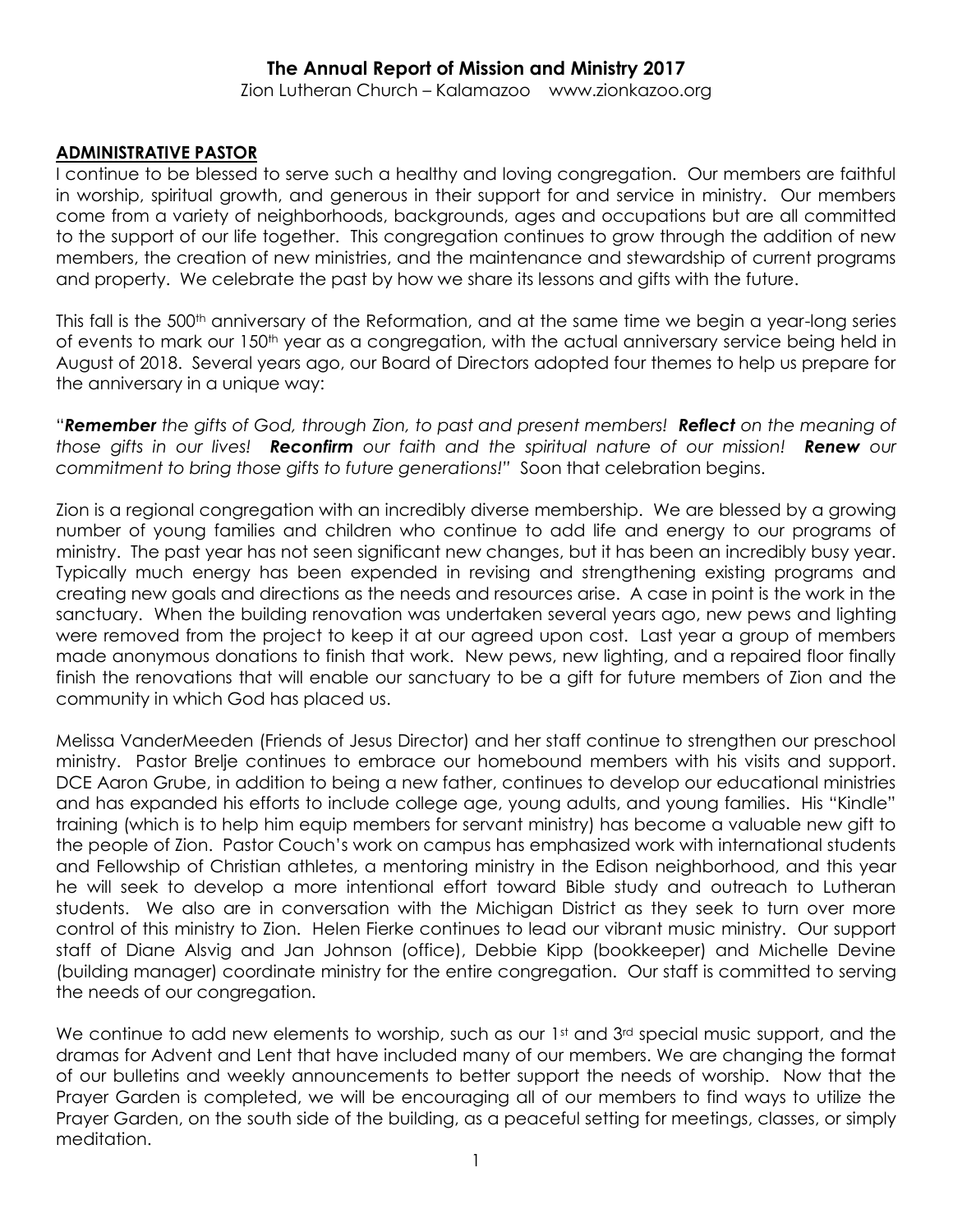This next year we will seek new ways to fine tune communication within the congregation, whether through printed or electronic media. Our WKZO radio broadcast has been underway for almost 70 years, and based on feedback from many in the community, this continues to be a valuable outreach to much of Southwest Michigan.

One of our anniversary goals is to increase our mission and servant outreach to the community, and you will see many opportunities for such involvement. We continue our commitment to greater support of personal spiritual growth through drama, art, music, retreats, bible study and prayer. Our new photo directory will help many to match up names and faces, and we will attempt to keep it more updated with additional pages for new members as the need arises.

Our Wednesday evening meals will resume in the fall, and we have undertaken a restructuring of those involved which has added many new faces. We sponsored an estate planning seminar this last winter and will seek to continue to offer more practical and helpful workshops such as that as we move forward.

Last year we established new ministry teams for Campus and Friends of Jesus and those structure are serving us well. This year we began a restructuring of our Endowment Ministry, which has distributed the work among a greater number of people. We continue to be blessed in all areas with active and responsible leadership!

Our Board of Directors and members of Property, Finance, Personnel, Endowment, Campus and Preschool teams are wonderful assets and continue to challenge and support the congregation in our desire to be relevant and responsible people of faith.

We continue to seek volunteers in many areas, such as ushers, lectors, greeters, altar guild, library support, office mailings, kitchen, preschool, and many other areas. If you are looking for a place to serve, let us know, or ask for suggestions! And if you have ideas for new ministry, please let us know! As we look forward, we are exploring the staffing needs and opportunities that will naturally become available. In some fashion we will seek to begin a congregational study that will help us plan for the next decade or more. Never wanting to simply mirror the past or rest on present successes, we seek to be challenged by the Holy Spirit and energized for daily ministry that is relevant, best utilizes our gifts and opportunities, and witnesses to our community the joy and peace that comes from the gift of the Gospel.

Blessings and Peace! Pastor Seeber

#### **CAMPUS MINISTRY**

Here are the highlights of our campus ministry events this past academic year:

- Bronco Buddy Mentoring
- International Student Dinner Gatherings
- Kalamazoo Refugee Council
- Spring Break Servant Event Trip

This was the 5th year of our Bronco Buddy mentoring program to the students at Tree of Life (TOL) in the Edison neighborhood. There are 50 students enrolled at TOL and 36 of the students were involved in our mentoring program. Each TOL student has a WMU student that serves as a mentor. There were over 40 WMU students that served as a mentor or in a back-up role. Bronco Buddy mentoring gives WMU students a chance to serve the Lord by serving as a Christian role-model for the students at TOL.

On the 4th Friday of each month, Solid Grounds hosts an International Student Dinner Gathering. There are 40-60 international students that attend our gatherings. This past year, there were students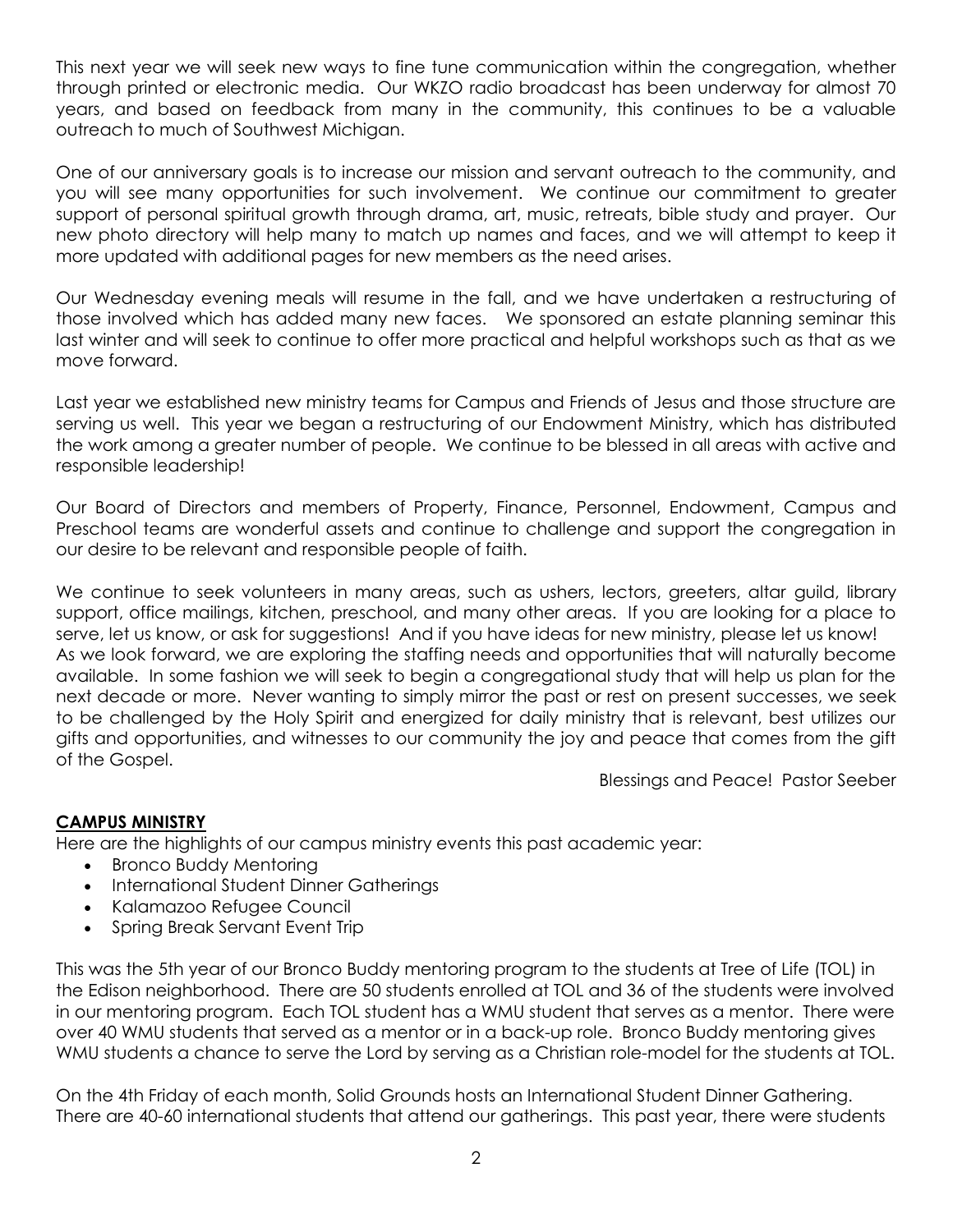from Malaysia, Indonesia, Sri Lanka, Pakistan, Iraq, Afghanistan, Brazil, Jordan, Germany, India, Tanzania, Kenya, Nigeria, South Africa, Yemen, China, Japan, and Eritrea that attended. The goal of the dinner gatherings is to build friendships and bridges between students from different cultures and religious backgrounds. These gatherings also give Solid Grounds a chance to practice hospitality and the opportunity to share the love of Jesus with them. I want to thank all of the members of Zion who prepared a dish for these events.

For the past two years, I have been a part of a group called the Kalamazoo Refugee Council. There are members from nearly 20 area congregations, along with members from the Congregation of Moses, the Islamic Center, and WMU students and faculty that have come together to help and serve the refugee families and individuals. These refugees have been resettled in the Kalamazoo area through Bethany Christian Services and Samaritas (formerly Lutheran Social Services of Michigan). We have meetings at Solid Grounds every other Friday afternoon. This outreach has given me an opportunity to build connections with WMU faculty and students, many of whom are not Christian, as well as many others in the Kalamazoo area.

During the first week in March, seven WMU students and I traveled to Baton Rouge Louisiana to help with the flood relief effort that is being coordinated through Trinity Lutheran Church in Baton Rouge. Over 170,000 homes were flooded in Baton Rouge area last August. Our work involved painting, installing doors and dry walling.

Pastor Mark Couch

# **ASSISTANT PASTOR (part time)**

The following are my pastoral activities over the past year as part-time, assistant pastor of Zion Lutheran Church:

- 1. I make monthly, personal visits and bring Holy Communion to "shut-in" members of Zion and a few Lutheran, non-members. Presently there are 32 "shut-ins" on whom I call.
- 2. From September through May I teach a weekly, hour-long, Tuesday morning Bible class attended by 15-20 persons. The class includes some non-members.
- 3. Tuesdays and Fridays are my regular, weekly days to be at Zion and to make calls on members including hospital calls.
- 4. Since 2009, I am serving as the staff member relating to Friends of Jesus Preschool of Zion. As part of that responsibility I serve on the Administrative Ministry team for the school.
- 5. I serve as preacher and/or liturgist at funeral services as requested by family members or staff members of Zion.
- 6. Other occasional activities at Zion include preaching, serving as liturgist, teaching Sunday adult classes, new member classes, and aiding Pastor Seeber and other staff members when asked.

My goal for the coming year is to continue to fulfill the above responsibilities and to be of service to the congregation and staff in others ways as I am able.

Pastor Larry Brelje

# **DIRECTOR OF CHRISTIAN EDUCATION**

Every year is another year of learning. This year I learned that prepping Confirmation lessons all at once for the entire semester really pays off! My time spent off-site prepping these lessons allowed me time to reflect on our community as well as establish some relationships that wouldn't be possible sitting in the office. Our core group of students has become a little more identifiable and the relationships started in 6<sup>th</sup> grade Confirmation are finally paying off as the students become freshmen and sophomores.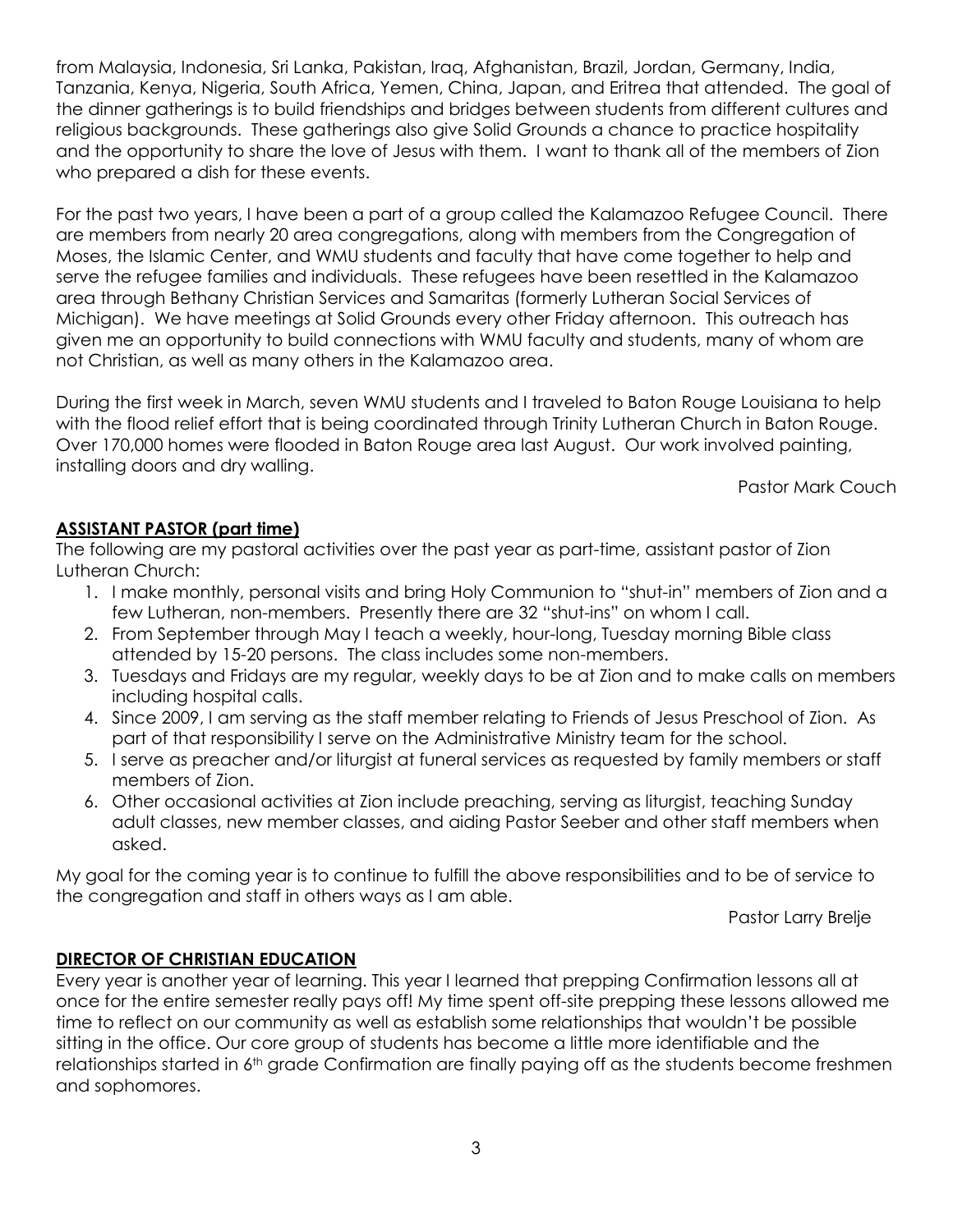As we continue across the age groups we continue to see spiritual growth with students of all ages growing closer to God and closer to one another. We had three high school students take ownership at the lock-in this year, leading ice-breakers and the Bible study. They also met quite a bit with me to help plan events and grow as Christ-like servant leaders. This has been an exciting apprenticeship with them! They also sat on a new Youth Ministry Team that was started this year. This group of youth and adults has formed to be a support for me as well as guide and help with the workings of Youth Ministry. We continue to search for more counselors and other chaperones to go on retreats and servant events. If you are interested, please contact someone on the Ministry Team.

Friends of Jesus Preschool has seen a healthy transition in environment. The atmosphere is so positive and upbeat and we have a great staff and director! Christ's love is practiced every day while students learn their ABC's and 123's. I have the privilege of having chapel with these awesome kids every week!

In the Fall I agreed to become a KINDLE coach for the next learning cycle. This has greatly improved my coaching skills as well as instilled the confidence I needed to change the way I do ministry. KINDLE Christ-like servant leadership training has given me a different focus as I help equip and encourage others to share Christ in their daily lives. One of the ways we do this is through clusters. In a cluster, an apprentice is found and is asked to go out and multiply. Soon we will have a 3rd generation apprentice leading a new cluster. This is the way we were meant to share Christ.

As my own family is changing with baby Eliza, I am reminded that ministry is ever changing too. The world around us is hungering for truth…and that truth is only found in the sacrifice of our Savior.

Aaron Grube

#### **PRESIDENT'S REPORT**

The mission of the Board of Directors is to have oversight responsibility for strategic planning, the management of resources, the financial soundness of the congregation, the spiritual welfare of the congregation, and the completion of ministry programs.

The Board of Directors for the 2016 – 2017 Fiscal year was comprised of:

- a. President: Ryan Bickel
- b. Past President: Tim Klein
- c. President Elect: Karen Stokes Chapo
- d. Vice President Property: Todd Schierbeek
- e. Vice President Personnel: Joni LaPointe
- f. Vice President Finance: Tim Gumbleton
- g. Directors at Large: Linda Stieve, Dan Buchtrup, Garr Gast, Ken Toy, Peter Asaro, & Debra Jorae

The incoming Board Members for 2017-2018 are:

- a. President Elect: Steve Butt
- b. Vice President Finance: Stan Leitz
- c. Directors at Large: Lisa Frazier, Jill Hamilton

I would like to share several highlights from this past fiscal year. First, the Board continued to work with the Friends of Jesus Ministry Team to refine the preschool program and ensure that it is on a solid financial footing. Zion is blessed to offer this unique outreach ministry and the Board is committed to helping it succeed. Next, we spent a considerable amount of time working with the Property ministry team to plan sanctuary improvements, including new pews, flooring, and updated lighting. I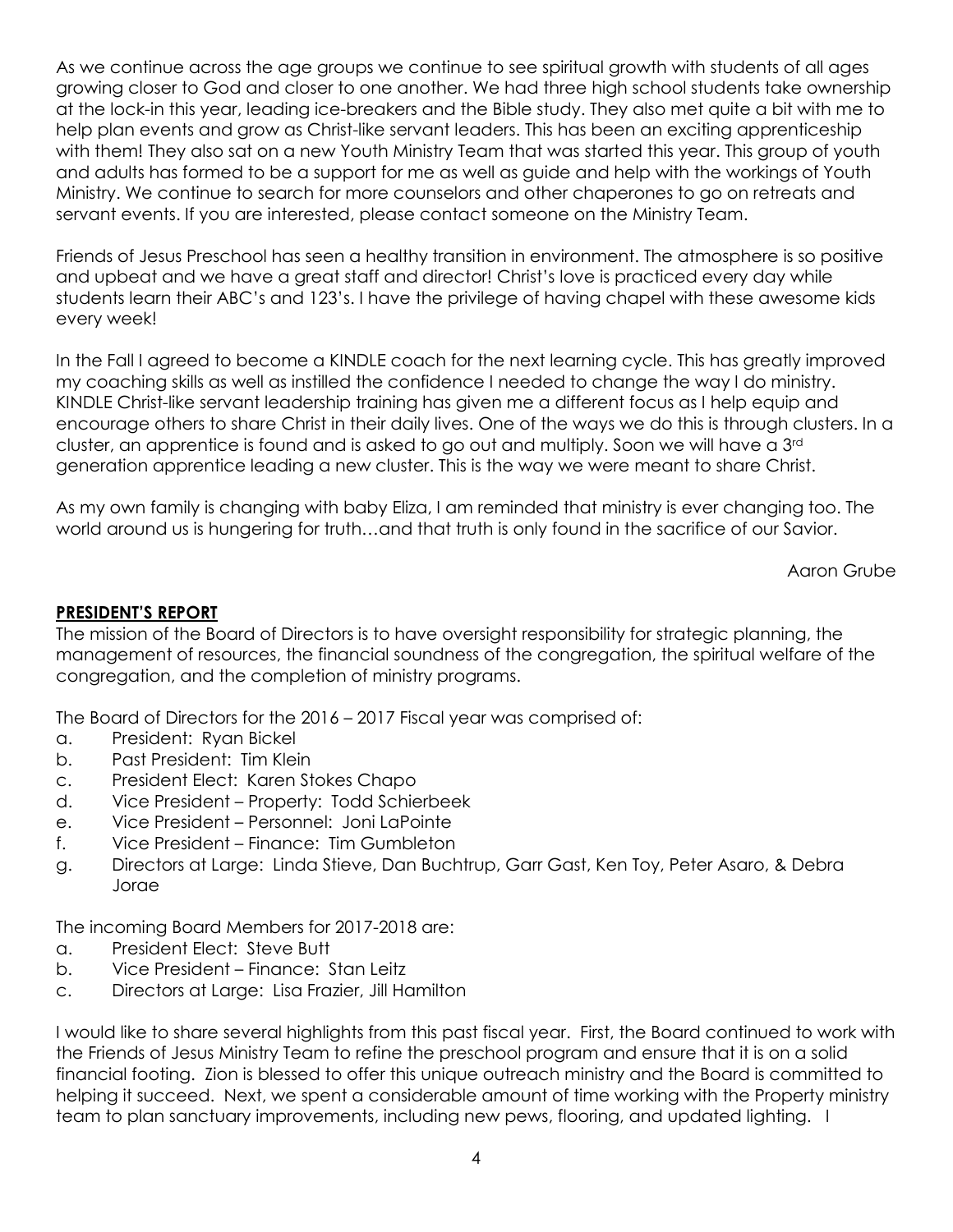appreciate all of the feedback and support that was offered as we embarked on this exciting upgrade. Finally, we initiated a three-year financial pledge to the Lutheran Church-Missouri Synod in honor of the 500 anniversary of the Reformation. As a brief refresher, Martin Luther nailed his 95 theses to the doors on Wittenburg Castle on October 31, 1517, so the official commemoration will take place later this year.

Speaking of anniversaries, our congregation will be celebrating our 150<sup>th</sup> anniversary next year. The Board had a mini-retreat with the 150<sup>th</sup> Anniversary Ministry Team to discuss their plans and offer ideas and support. The anniversary celebration will reflect on the past, recognize the present, and look to the future. One of the goals of the anniversary celebration is to create at least one new outreach ministry. Surveys were distributed to the congregation earlier this summer to determine possible outreach focus areas, based on member interests. With the support of Endowment funds, Zion collaborated with the Gilmore Keyboard Festival to host a special children's concert at Zion as a special outreach to the congregation and Kalamazoo community. Please watch for more information about the survey results, children's concert, and other upcoming anniversary events.

Fulfilling the Board's mission is truly a team effort. The Lord has blessed our congregation with numerous gifted and talented people, including our pastors, DCE, support staff, ministry team leaders, and volunteers. I would like to thank everyone for their support and contributions, as they helped us achieve our mission.

Respectfully submitted, Ryan Bickel

#### **ALTAR MINISTRY**

This year we added new purificators to our dwindling supply for a total cost of \$281.00, as well as linens and notions for the altar in the amount of \$53.50. Service by Altar Guild members is solid, however we continue to reach out and welcome new members to our roster. Members are encouraged to serve for twelve services during the year. Two members sign up to serve together at each service. Some members like to serve all three services in one weekend, thus having responsibility only four weekends per year. Other members prefer to serve for an individual service on a weekend, and can sign up for the service they typically attend, making our ministry easier for them to participate. This flexibility has been helpful to encourage growth of our membership. We typically have three or four meetings a year. We have an Epiphany Brunch in early January; we meet the Saturday before Palm Sunday to perform our annual cleaning and strip palms. We meet again the following week to decorate for Easter and one other time in September for a business meeting.

Altar Guild is a great way for Zion members to be involved in service to our congregation, especially for those who need the flexibility to choose when they are available to serve. Our ministry is a great way to get to know other members of Zion better as we work together side-by-side serving at the Lord's Table.

Melissa Noseworthy

#### **CHRISTIAN ART MINISTRY**

Christian Art Ministry seeks to present the congregation with various forms of visual art, lectures, and workshops to affirm, evaluate, and inspire the spirit. We have had shows from individual artists, groups, and works from our congregation members responding to our requests. We continue to develop various ideas and invite members to join us. We are currently preparing to upgrade our display and lighting in BLENDS and hope that this fall we can begin to utilize this ministry for outreach and spiritual growth. Please contact Pastor Seeber if you have any questions, suggestions or to get involved.

Pastor Seeber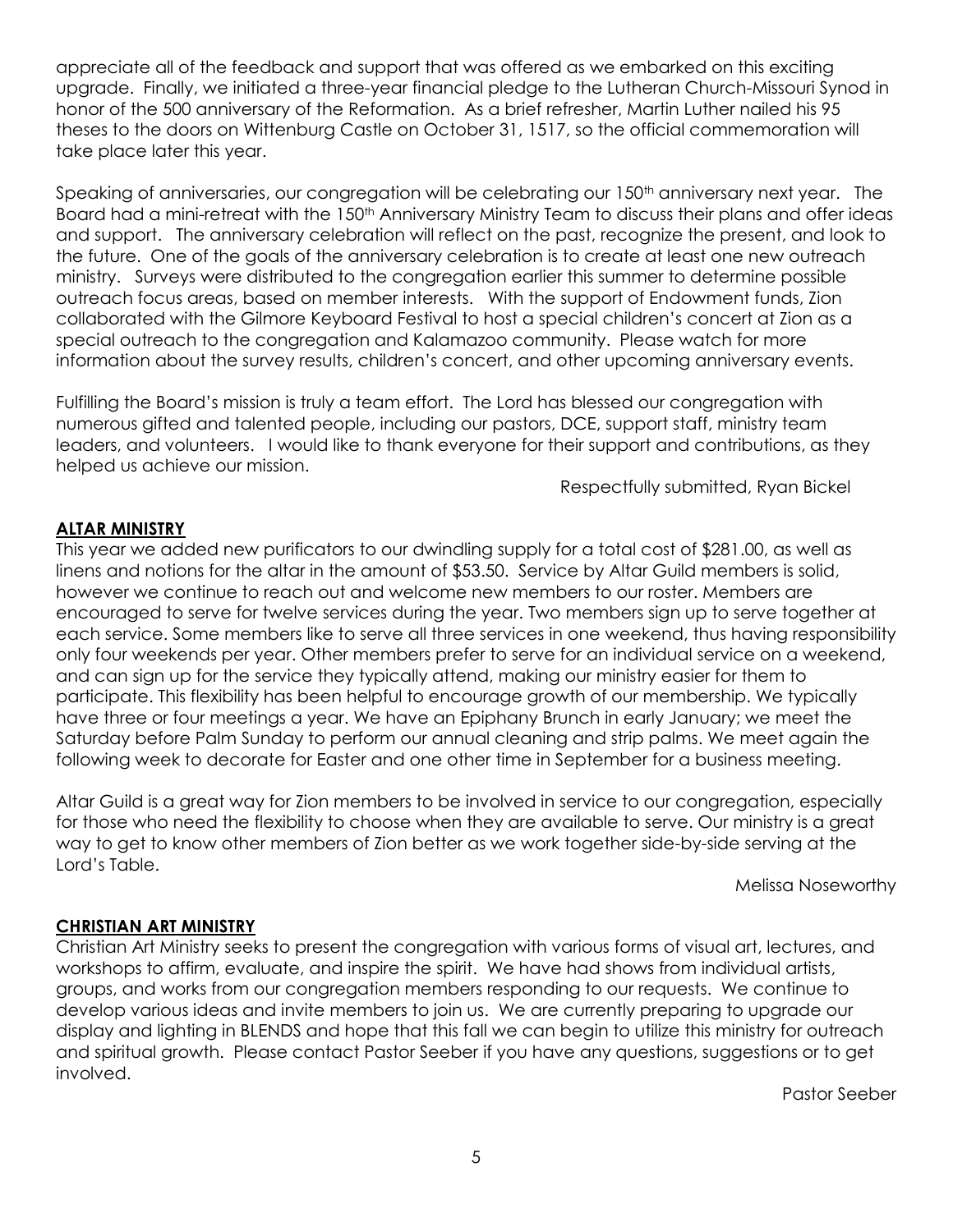# **DINNER TREE MINISTRY**

The purpose of this ministry is to provide support to families that have a new baby by offering dinners. The ministry members help to prepare 4-5 meals for the family during the first few weeks of bringing the new baby home. It is a nice opportunity for the new parents to meet other families in the congregation. This ministry has also shown to be a great way to reach out to young families that are new members to Zion. The first goal of this ministry is to continue to provide this service to our families. The second goal is to have more volunteers to make it easier to offer this service.

Office Support Staff

#### **ENDOWMENT MINISTRY**

#### **Mission**

Ensure the proper stewardship of Endowment for Zion Lutheran Church. The endowment is intended to provide Zion Ministries with financial support for line items not included in the annual operating budget. The Endowment will fund the following activities: Start-up and development of new ministries, scholarships for professional church workers, major building maintenance, and church music programs as specified within the Endowment Regulations.

#### **Ministry Highlights & Gifting**

- Since 1975, the Endowment Fund has disbursed \$1.1 million in grants/scholarships.
- Year Ending 2016, the Endowment Fund value was \$996,694.
- For the last 27 years, Endowment Investments have been blessed with an annualized return of 6.3%, enabling an annual grant disbursement budget of 6% of the fund's value.
- Endowment Fund Major Gifts
	- o The Helm Music Endowment of \$75,000 was gifted in 1997.
	- o The Heinz estate bequeathed \$52,100 in 2003.
	- o Doris Dinda gifted \$35,000 to Zion's Endowment in 2004.
	- o Anonymous Gift of \$10,000 was received in 2015.

|                   | Calendar      | Grants      | Zion              | <b>Property</b> | <b>Outreach</b>   | Scholar-  | <b>Music</b> |
|-------------------|---------------|-------------|-------------------|-----------------|-------------------|-----------|--------------|
| <b>Fund Value</b> | Year          | Paid        | <b>Ministries</b> | Ministry        | <b>Ministries</b> | ships     | Ministry     |
|                   | 1975-2013     | \$1,059,158 | \$292,844         | \$323,083       | \$214,365         | \$178,393 | \$50,473     |
| \$994,872         | 2014          | 17.578      | 5.826             | 7,128           | 2,102             | -0-       | 2,522        |
| \$947,082         | 2015          | 57,929      | 19.943            | 34,497          | 333               | -0-       | 3,156        |
| \$996,694         | 2016          | 36,244      | 9.636             | 19.559          | 2.799             | -0-       | 4.250        |
|                   | <b>TOTALS</b> | \$1,170,909 | \$328,249         | \$384,267       | \$219,599         | \$178,393 | \$60,401     |
|                   |               | 100.0%      | 28.0%             | 32.8%           | 18.8%             | 15.2%     | 5.2%         |

#### **Goals for 2017**

- Continue investment policies that sustain an Endowment Grant Budget of 6%.
- Meet every 2 months, finalize ministry team reorganization and mature administrative processes.
- Review fund investment strategy with Professional Investment Manager every 4 months.
- Encourage congregation to submit grant applications.
- Encourage and support member legacy gifting to grow the Endowment Fund.

#### **Administration**

Applications for grants, church worker and music scholarships can be obtained from the church office.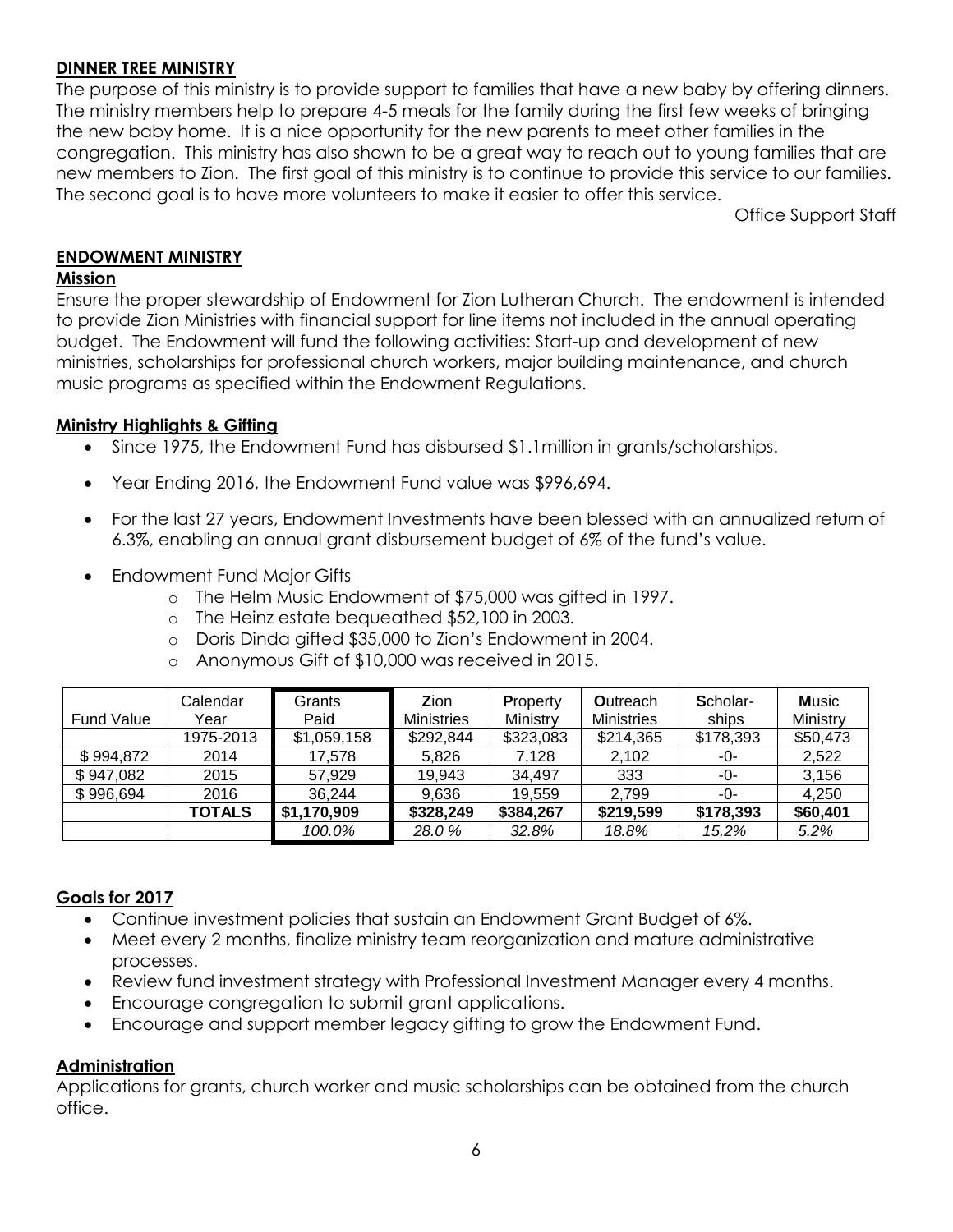Endowment grants can be completed for Zion member mission trips, servant events, challenge or matching grants, start-up ministries, mission congregation support, major building maintenance, church music concerts and recitals.

Zion's Endowment can NOT be used for loans or items included in Zion's Annual Budget. Invested principal must be preserved; only earned interest, dividends, and realized investment appreciation can be disbursed for Board approved grants.

Members are encouraged to include the Zion Lutheran Endowment Fund in their wills, estate bequests or memorials, partner in "passing it forward," and become a member of the Zion Lutheran Founders Society.

#### **2016 Investment Summary**

| <b>Transactions</b>                | 2016      | 2015      | 2014      |
|------------------------------------|-----------|-----------|-----------|
| Beginning Value January 1st        | \$947,082 | \$991,670 | \$947,961 |
| Add: Contributions/Memorials/Stock | (2,057)   | 3,088     | 3,520     |
| <b>Splits</b>                      |           |           |           |
| Add: Interest & Dividends          | 24,183    | 24,283    | 21,943    |
| Less: Wire Transfers - Grant       | (24, 500) | (42,000)  | (9,000)   |
| <b>Disbursements</b>               |           |           |           |
| Less: Investment Management        | (5,674)   | (5,708)   | (5,688)   |
| Fees                               |           |           |           |
| <b>Stock Growth</b>                | 57,660    | (26, 510) | 32,934    |
| <b>Ending Value December 31st</b>  | \$996,694 | \$947,082 | \$991,670 |

*\* 2015 includes an anonymous Gift of \$10,000.*

#### **2016 Grant Disbursements**

\* Ministry Categories: **P**roperty; **Z**ion; **O**utreach; **M**usic

| <b>Grants &amp; Scholarships</b>               | Cat*      | <b>Payments</b> | <b>Balance</b> |
|------------------------------------------------|-----------|-----------------|----------------|
| Flooring Updates for HS & MS Youth Rooms       | Р         | \$12,972        | -0-            |
| Kitchen Refrigerator Replacement               | P         | 4,164           | 146            |
| 150 <sup>th</sup> Capital Project Pledge       | Z         | 3,333           | 3,334          |
| MI District "Here We Stand Campaign"           | Z         | 3,333           | 6,667          |
| Band Hymn Chording Charts                      | М         | 3,000           | -0-            |
| <b>Vacation Bible School</b>                   | O         | 1,452           | 48             |
| WMU Brass Quintet - All Saints Service         | М         | 1,250           | -0-            |
| <b>External Water Damage Issues</b>            | P         | 950             | 1,320          |
| Zion Entry Sign Updating & Refurbishing        | P         | 895             | 1,275          |
| <b>Family Resource Library</b>                 | O         | 551             | 449            |
| <b>Communion Chalice Repair</b>                | Z         | 526             | 38             |
| <b>Friends of Jesus Classroom Furniture</b>    | P         | 488             | 87             |
| Family Ministry Pool Day                       | O         | 400             | $-0-$          |
| National Youth Gathering Volunteer             | Ο         | 396             | -0-            |
| Small Group Bible Study #3                     | Z         | 295             | -0-            |
| 150th Event - 2018 Gilmore Family Concert      | z         | $-0-$           | 5,000          |
| Mailings - Dresses for Africa #3               | Ο         | -0-             | 599            |
| 5 Grant Balances under \$295 - Two Categories  | <b>PZ</b> | 929             | 1,907          |
| 90/839                                         |           |                 |                |
| <b>Previous Year Sunset Clause Grant 13-12</b> | Z         | 1,310           | -0-            |
| <b>2016 Grant Payments and Balances</b>        |           | \$36,244        | \$20,870       |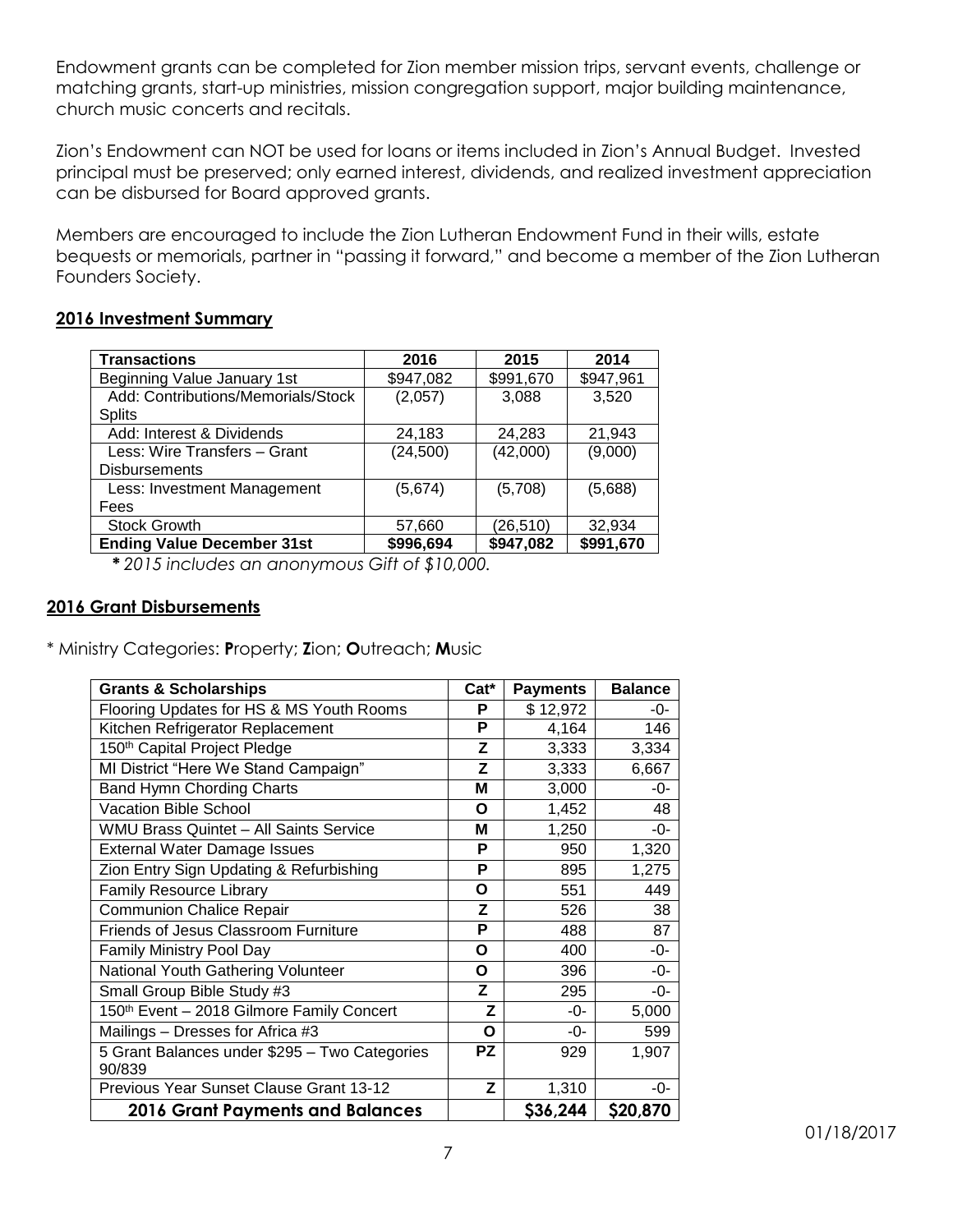If you have any questions about Zion's Endowment Funds, please contact these Endowment Ministry members: Dave Alsvig, Brian Kiessling, Rhonda Newman, Terry Adlam, Dana Butt, Larry Zerbel, Pastor Seeber, Rollie Preuss (Special Consultant).

Brien Kiessling

#### **FAMILY MINISTRY**

What a great second year! In August we held our first Vacation Bible School, and the first in many years at Zion. We saw just over 40 kids and had a great time learning about God and growing closer to one another. Our theme was "Cave Quest" and we even had a guest appearance by Batman. The kids helped bring Batman out of the darkness and into the light of Christ. We are looking forward to our second VBS this coming summer.

Besides VBS, our group came up with four social events to help bring our families at Zion closer together. This year we went to a Kalamazoo Growlers baseball game, rented out the Allegan pool, went to the Planetarium, and had some activities for family fun at the Pig Roast. This is also the first year our Family Resource Library came to be. Thanks to a grant from Endowment we were able to purchase a good foundation of family resources which are in the study at the top of the stairs. Feel free to check it out!

Aaron Grube

#### **FINANCE MINISTRY**

At the direction of the Board of Directors, the Finance Ministry Team is responsible for the orderly conduct of the financial business of the congregation, including the implementation of the approved budget, the education and encouragement of the congregation in the stewardship of our financial resources, and the support of all congregational ministries through the proper reception, disbursement, and management of collected funds. The membership of the Finance Ministry Team underwent changes during the year as responsibilities changed in other areas of Zion. Individuals who participated this year were Dave Alsvig, Paul Gilbert, Tim Gumbleton (VP of Finance), Bruce Huston, Brian Kiessling, Debbie Kipp, Kayla Laurin, Dave Newman, Rhonda Newman, Paul Noseworthy, and Rollie Preuss.

For the fiscal year ending May 31, 2017, the following was accomplished: 1) the blessing of strong giving income by the congregation resulted in a positive net income for the year and allowed funding of several accounts in the FY2018 budget to prepare Zion for future expenses and, in addition to the generous donations from families in our congregation, completion of the funding for the sanctuary upgrade; 2) set the 2017/18 budget with a 1% increase in giving and a similar increase in expenses; 3) helped guide Friends of Jesus Preschool through the loss of a number of students just prior to the beginning of the school year and restructured its financial basis to help provide long-term financial stability for this important Zion ministry; 4) made additional payments on the mortgage principal, further reducing the term of the mortgage (total term reduction since loan origination of 5 years, 8 months; current payoff date 10/1/2028); 5) worked with Property Ministry to fund the sanctuary upgrade, including new pews, lighting, and floor repairs; 6) worked to increase congregational knowledge about Zion finances.

Goals for the coming year include the following: 1) responsibly managing the income and expenses to assure Zion can continue to implement its chosen ministries; 2) keeping the congregation well informed regarding the financial state of the church; 3) continuing to solidify Friends of Jesus Preschool finances and to further integrate it into Zion; 4) continuing to plan for the financial support of the activities for Zion's 150<sup>th</sup> anniversary.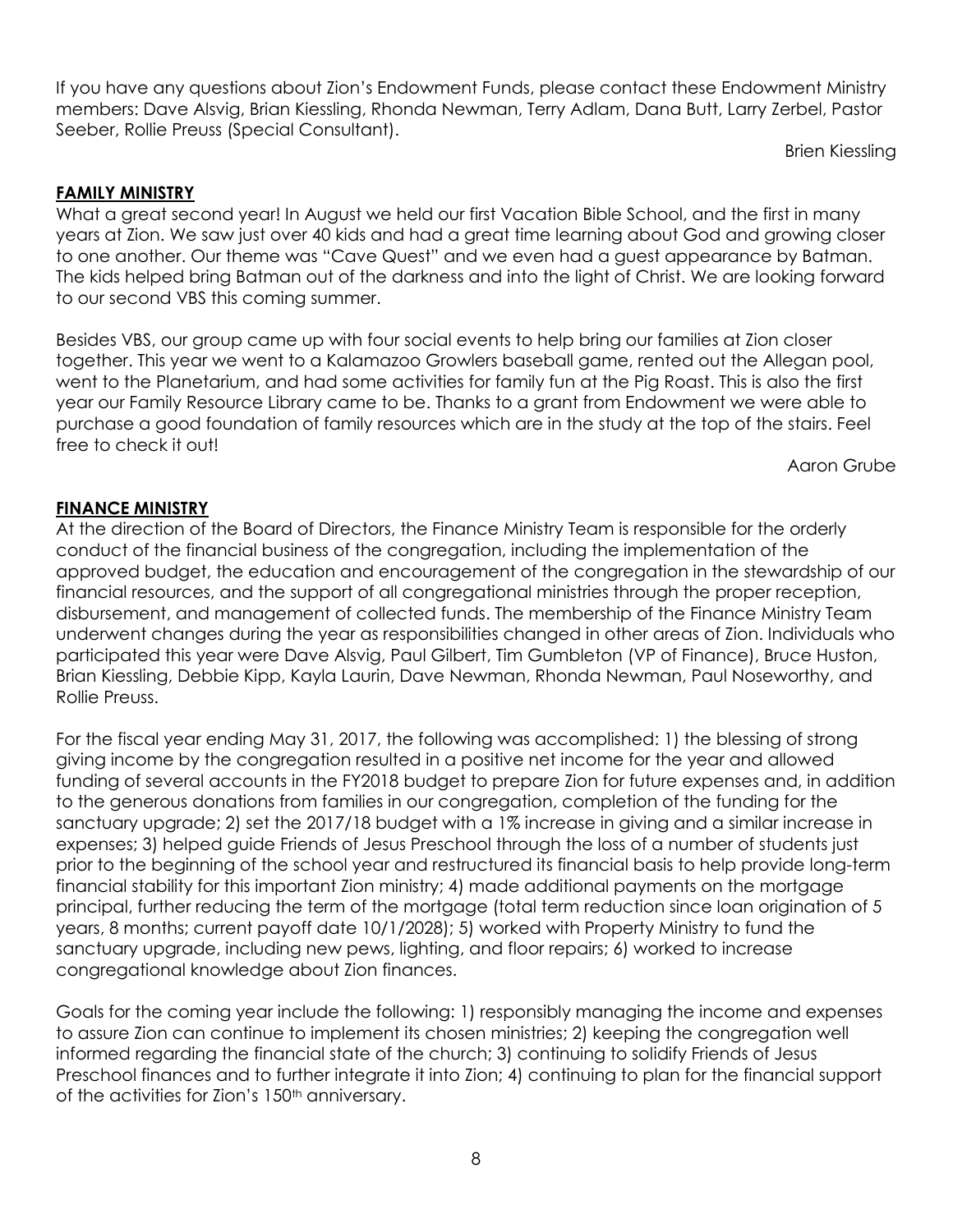Any congregational member who would like to participate in or support this ministry may contact Stan Leitz through the church office.

Tim Gumbleton

# **FRIENDS OF JESUS PRESCHOOL**

Friends of Jesus Preschool exists to provide high-quality, faith-based education and care that nurtures the preschool-aged child. We provide developmentally appropriate learning in a safe, fun, inclusive environment.

Most of our long term staff continued for another year of teaching at Friends of Jesus Preschool, and this fact is a strong marketing tool. Stephanie Cullimore taught both the 3's class and the 4's class. Melissa VanderMeeden taught the Young 5's class as well as serving as the Director and Administrative Assistant. Angela Bowers continued as our assistant teacher for the 3's class and the 4's class, as well as providing support for the Young 5's and the entire preschool program. We also added Samantha Nunn as an assistant teacher for the lunch bunch and early afternoon wraparound program. The preschool also benefitted from the support of dedicated volunteers, most significantly: Linda Stieve, Sue Ann Coffinger, Helen Fierke, and Jan Prange. Aaron Grube conducted chapel for the 4's and 5's classes each Wednesday. Debbie Kipp, Diane Alsvig and building manager, Michelle Devine, provided important support services for the preschool, as well.

This year our student population was reduced. We began the year with 17 students. We added one student during December, but lost two other students during the school year (December and May) because of parent employment relocation.

Due to personnel and budgetary restraints, it was necessary to eliminate our afternoon classes and wraparound program. This was part of our continuing transition to a half-day, morning only program. Our new schedule was successful and we worked with families to provide the support they needed as we were able.

The Friends of Jesus staff works diligently to ensure that preschool programming is meeting the needs of our students and their families. Small modifications were made to the events calendar in that regard. Friends of Jesus Preschool offered two off-site field trips and, as a new addition, one on site field trip. Special programming also included: bike days, the Fall Family Fest, Family Movie Day, Grandparents' Day, Kids Are Special, Usborne Book Fair, Thankful Hearts, observance of National Lutheran Schools Week, and many others. The preschool also offered educational presenters and special reader guests, holiday parties, school pictures, end of the year picnics and graduation. Our students, their families, Zion congregation members and our staff participated in four main fundraisers this year: mum sale, wreath sale, ButterBraid Pastries, and read-a-thon. Although our enrollment was reduced this year, our fundraisers were very well supported. The Usborne Book Fair provided us with several hundred dollars' worth of new books for the preschool library. The Friends of Jesus Preschool Ministry team also conducted a new fundraiser with the congregation of Zion, called "Building a Bright Future" brick fundraiser. Congregants were asked to select a "brick" with a monetary amount on it (envelope) and place that sum in the envelope and return. This fundraiser was very successful and offered significant assistance in supporting the preschool budget in light of lower enrollment and loss of tuition due to unexpected family moves during the school year.

As we move forward into the 2017-2018 school year, all of our current staff will be continuing with the exception of Mrs. Nunn. A new employee will be hired as an assistant for the Young 5's classroom. Our daily program hours will be condensed to make our program "morning only". One hour of before school and after school wraparound will be offered. Enrollment numbers for the upcoming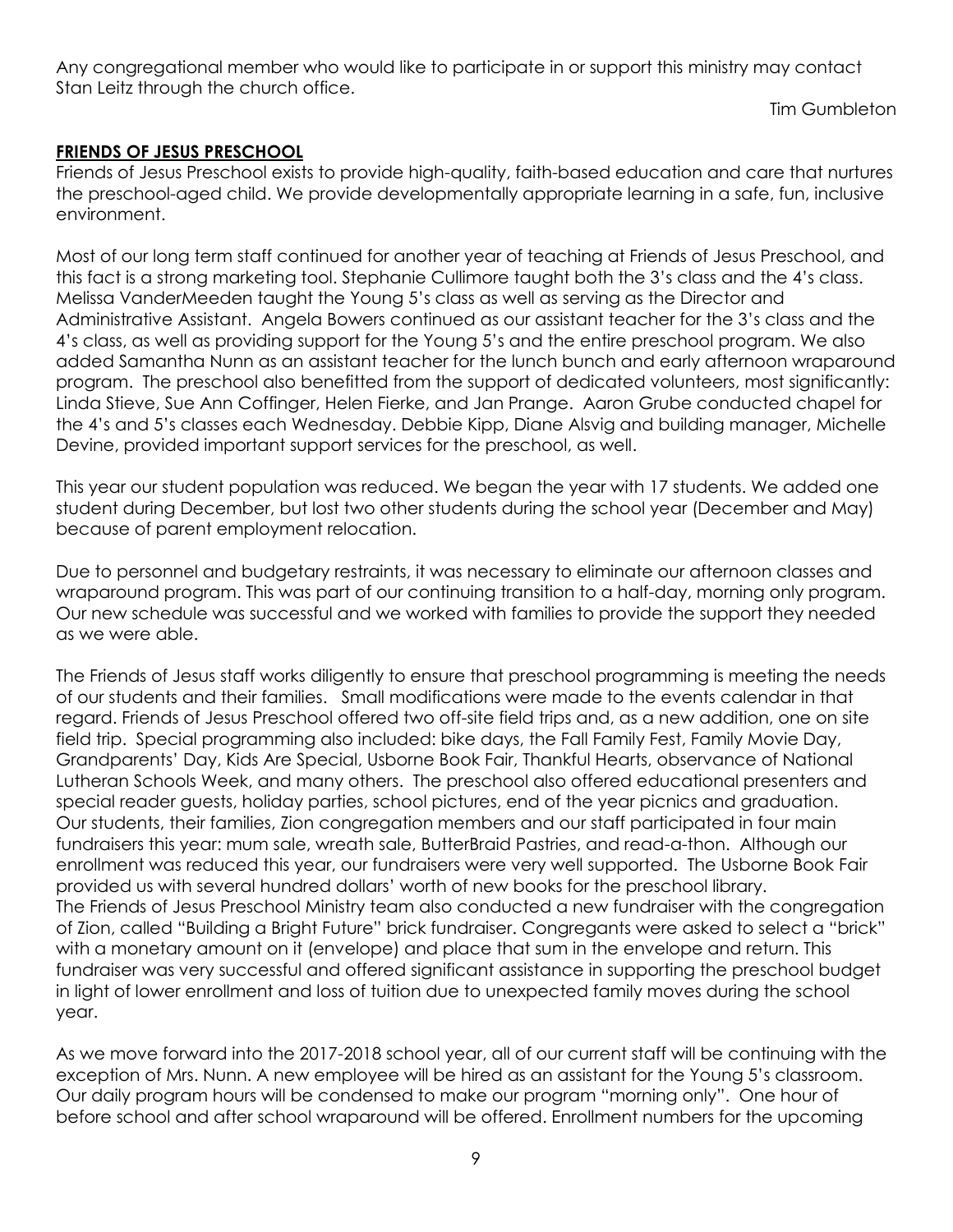school year are higher than last year at this time. The preschool has received approval on an endowment request which will allow for new security measures at the preschool entrance and windows, as well as much needed improvements to the 4's and Young 5's classrooms. The upcoming school year is a licensing year.

If you have any questions about the preschool, need more detailed information about this report, or would like to visit for more information, please see Melissa VanderMeeden or Linda Stieve in person, or call (269) 382-2360.

Melissa VanderMeeden

#### **FUNERAL LUNCHEON**

This is a special ministry that has been carried out faithfully for many years and it provides assistance with food and fellowship immediately after a funeral service at Zion.

The church office or Pastor informs us of the family's wishes for a luncheon. We visit with the family, explain our service, make suggestions and discuss the menu. The family is responsible for the cost of any food that needs to be purchased. We have a calling committee and a list of food volunteers who very willingly donate to the menu when called.

We organize, plan, shop and call for food donations. We set up, serve and clean-up. We try to make it as easy and pleasant for the family to help ease pain, concerns and grief.

If anyone would like to serve (when called) or donate foods, please call the church office and leave your name and someone will contact you. It's another way to reach out and serve with Jesus' love.

Leona Van Antwerp & Beverly Snow

#### **GRATEFUL HEARTS THANKFUL HANDS BAZAAR MINISTRY**

Mission: to provide an annual fellowship event in which all members of Zion can give of their time and God-given talents and thereby contribute to both Zion's ministries and mission outreach in the community.

The Grateful Hearts Thankful Hands Bazaar ministry was founded in 2009 with a grant from Zion's Endowment as a way to raise funds to help reduce Zion's LURO building debt and provide support for other Zion ministries. The bazaar is held each year on the third Saturday in November. Members are asked to use their talents to create and donate handmade items such as knit wear, jewelry, purses, pottery, doll clothes, baby items, canned and baked goods, etc. which will be sold during the bazaar. Gently used household items, books, games, puzzles, etc. may also be donated. Workshops are sometimes held during the year to both build crafting skills and to make articles to sell. Our goal is to provide quality products at a reasonable cost.

To date, the bazaars have generated over \$56,000 in proceeds with over \$51,000 distributed to various ministries. Since 2012 proceeds from the bazaar have been distributed as follows: Zion's Preschool (30% of the proceeds), The Kalamazoo Deacon's Conference (20%), and Zion's LURO Campaign (50%)

The 2016 Bazaar continued using the theme "From our Hearts to your Hands". Our efforts resulted in sales just over \$6,000. As a further opportunity to be of service within the community, some of our 'leftovers' were picked up by The Deacons Conference and distributed to families in need. The bazaar committee is extremely grateful to those members who so generously participate through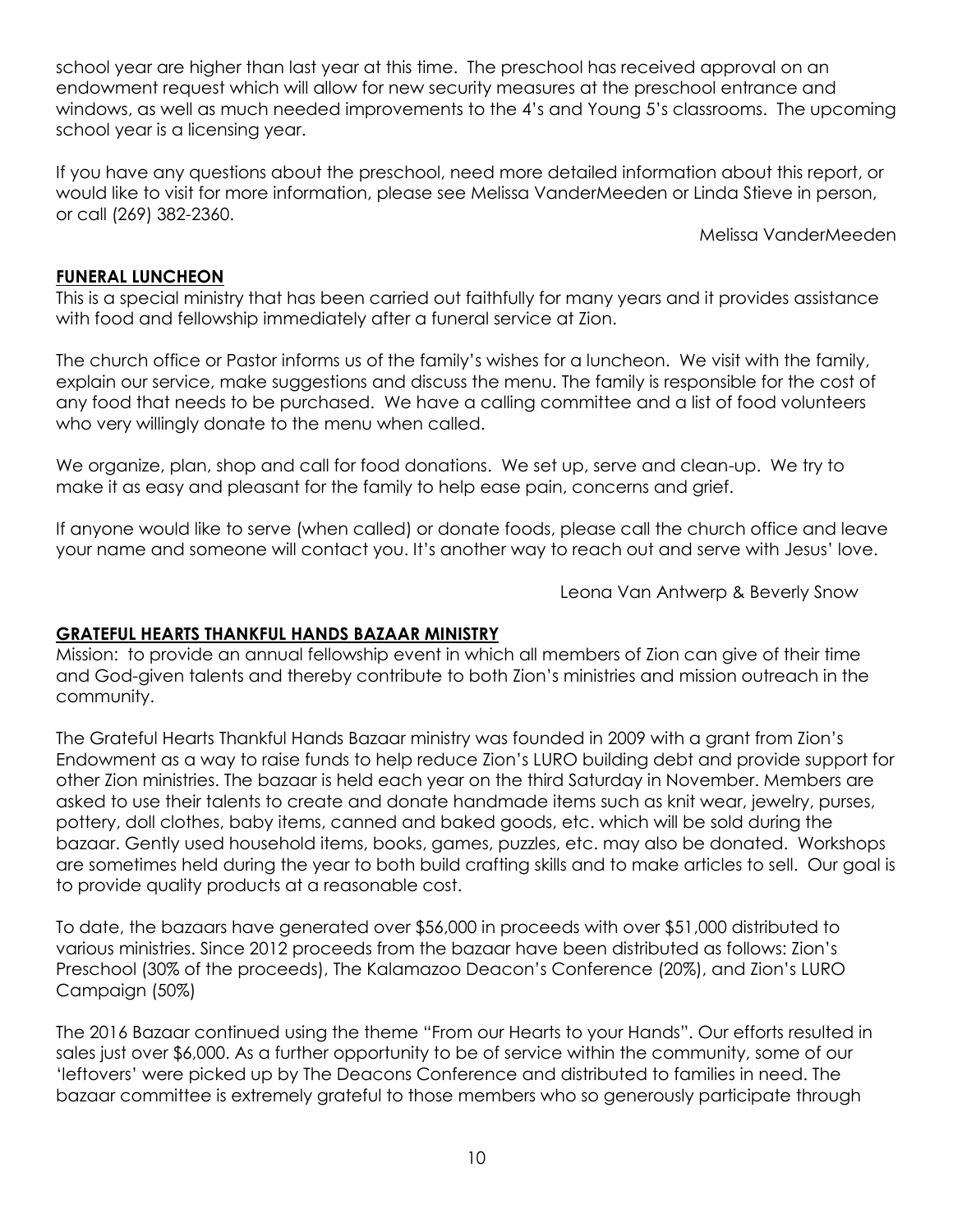their time, talents and prayers to make each bazaar a success, as well as to the members of our community who attend.

The 2017 Bazaar will be held November 18th from 9am to 2 pm. Please mark this date on your calendars so you will be available to help. Many hands are needed beginning the Wednesday before through the day of the bazaar to help with pricing; display set-up and monitoring; check out and extending a warm welcome to our guests. This is a time for fellowship and building new friendships while serving both Zion and the Community. We urge you to consider joining us.

Our goals for the future are to maintain this ministry and involve as many of Zion's members as possible to spread the fellowship and continue building friendships.

The Bazaar Committee is co-chaired by Janis Dinda and Sharon Preuss. Committee members include: Alice Ferris, Terri Foss, Debra Jorae, Jayne Mayer, Linda Mayer, Marti Nuyen, Amy Nelson, Jeanette Meyer, Peter Tanz, Dee Wentzel and Chris Wilkens. We welcome new members at any time. Watch for our monthly updates in the Harbinger or weekly bulletins for information on how you can help or become involved. Visit our web page at Zionbazaar.com and share it with your friends. To find out more about The Deacon's Conference, visit their web page at kzoodc.org.

Sharon Preuss

#### **HELPING HANDS**

Our purpose is to share God's love and resources with community families who are economically challenged by providing food and gifts during the Christmas season.

For the past several years we have helped seven to eight families from the greater Kalamazoo area. The Kalamazoo County Department of Human Services along with the Salvation Army provide the names of community families who are seeking holiday assistance. We help by purchasing gifts for the families along with providing food for their Christmas dinner. Additional food items are also purchased along with other items of necessity.

The program begins during the middle of November and concludes on the night we deliver all the gifts, just before Christmas. We have a sponsor family at Zion for each family we are helping and they contact them to find out what kinds of gifts and food items they would like. The gifts are listed on trees and Zion members select the tree(s) of their choice, purchase and return them to church. The sponsor families wrap the gifts, purchase food and various items, and prepare for the delivery. We also invite our community members to our Christmas services. This program has been very blessed by all the support and generosity of our Zion members.

Jim Mayer

#### **HELPING OTHERS**

Mission statement – We will reach out with Jesus' love and help children and adults in our community. In the Bible it is written that what God gave us is for all. The purpose for Zion is to become involved in helping people in our community by giving them school supplies and health care items.

Each year Zion members have been very generous in supporting our Helping Others Ministry by donating the requested health care items, wash cloths and bath towels, and school supplies. We collect health care items in the spring. Grocery bags full of these items were delivered to Ministry with Community. In July we begin to collect school supplies. This is when the school ads come out so it is a convenient financial time to be involved. In September, these items were delivered to Community In Schools Kalamazoo. This organization provides materials to needy elementary through high school students throughout the year. We also gave school supplies to Friends of Jesus Preschool.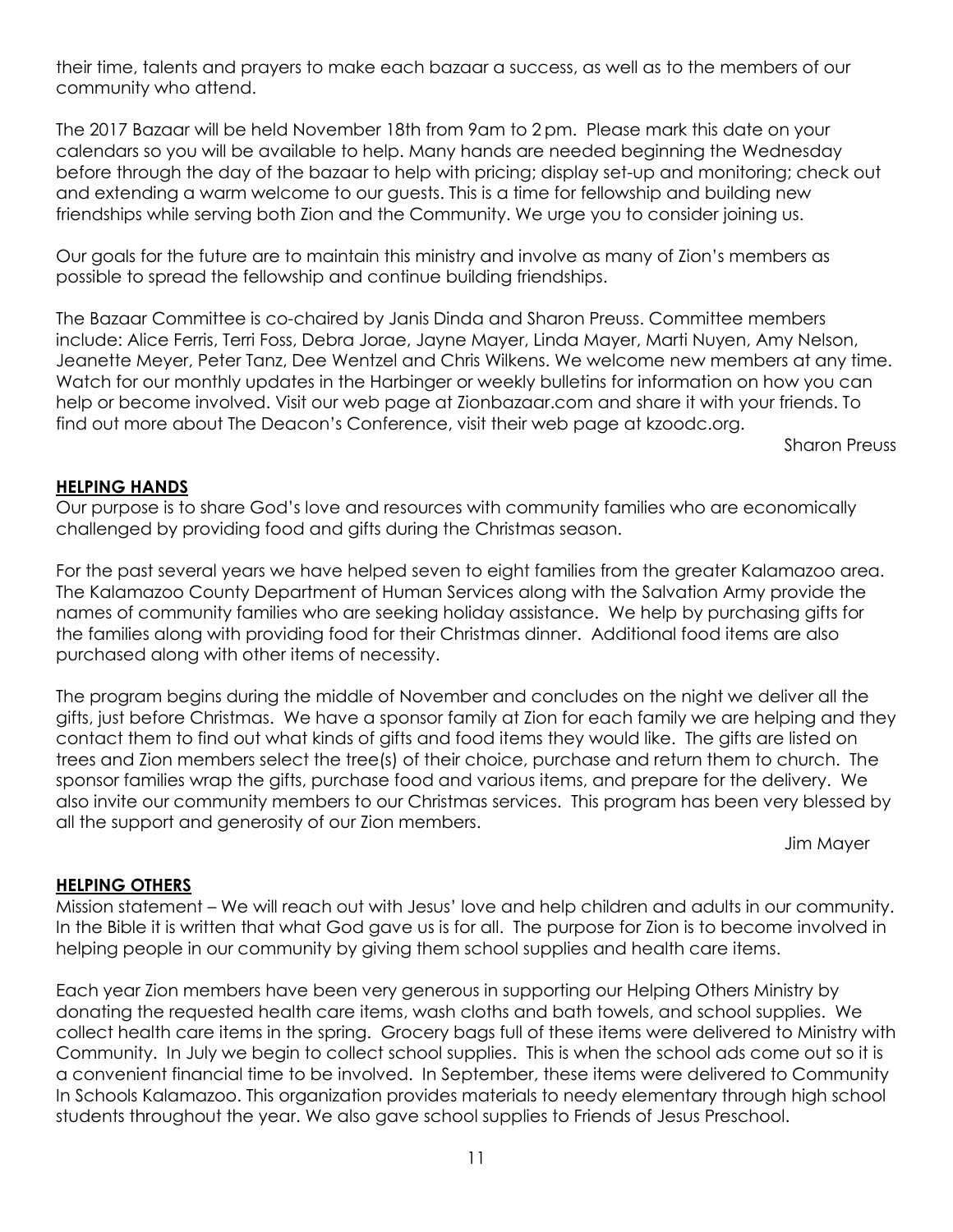Our goal is to continue this great mission, as it is one of the missions that is very visible to ALL Zion members and children can actively participate. Members can become involved by continuing to faithfully donate the requested items.

Jayne Mayer

#### **HIGH SCHOOL MINISTRY**

Thirteen students attended the LCMS National Youth Gathering in New Orleans, LA last July. We joined over 30,000 other high school youth in our praise, service, and experience with God. Besides the very memorable experience, the youth (and adults) will never forget their journey home. We got caught in a nationwide airline computer failure. We escaped the New Orleans airport the same day but had to spend a night in a cold Dallas airport. The next morning we flew to Washington DC before arriving back in Chicago, just about 24 hours late. Our rag tag group hit 6 different states in that matter of time!

In our Bible study this year we really bounced around. Our two main topics focused on spiritual themes seen in the "Lord of the Rings" books/movies and a Paul Maier video series on "How we got the Bible." We had our fifth annual lock-in in November and started out at Climb Kalamazoo! Our annual retreat to Springhill also saw its largest number yet with 14 students and 2 new chaperones. Our group had a great time praising God and enjoying the little bit of snow we had this winter.

Aaron Grube

#### **HOME CHARITIES**

Zion has always had a discretionary fund for the Pastor called "Home charities." The intent is to help members in need. While the givers and the gifted always remain confidential, it is good for you to know how these gifts do get used. This year we were again able to assist with clothing, food, utility payments, medications, and other such items for families of Zion. Please know if there is an emergency, you can call for help! (Remember, this ministry is confidential!) And, if you want to help, "Home Charities" depends solely on the donations of members. From time to time, when extra funds are available, we assist the Deacon's Conference with similar needs for others in the community. As Jesus said, "When you have done this for the least of one of these you have done it for me". This congregation is special and despite all of its gifts we share, we continue to have a healthy balance as emergencies arise. This is YOUR ministry and it is a powerful way of sharing the love of Jesus when "some of his children are hurting."

Pastor Seeber

#### **LIBRARY MINISTRY**

The purpose of the library ministry is to provide resources such as books, periodicals, and DVDs to support the spiritual growth of our congregation. We have a budget to annually add to our resources and support our children and parents. The pew bags, available for children during worship, are part of this ministry. After many years, Pat Kasdorf is turning over this ministry to a new group of volunteers. Pastor Seeber and Aaron are currently working to establish this ministry team. One of our first goals, which Pat had started, is to remove resources that are not being used to make more room for new and more current resources. We will focus specifically on Christian parenting, the faith life of our children, and resources to assist with adult Bible study and spiritual growth. In the past our volunteers have helped to distribute many of our unused resources to the County Jail or Deacons Conference. Any of you who would like to help support this ministry that Pat Kasdorf spent so many years developing are encouraged to call the church office, Aaron, or Pastor Seeber for more information or to volunteer.

Pastor Seeber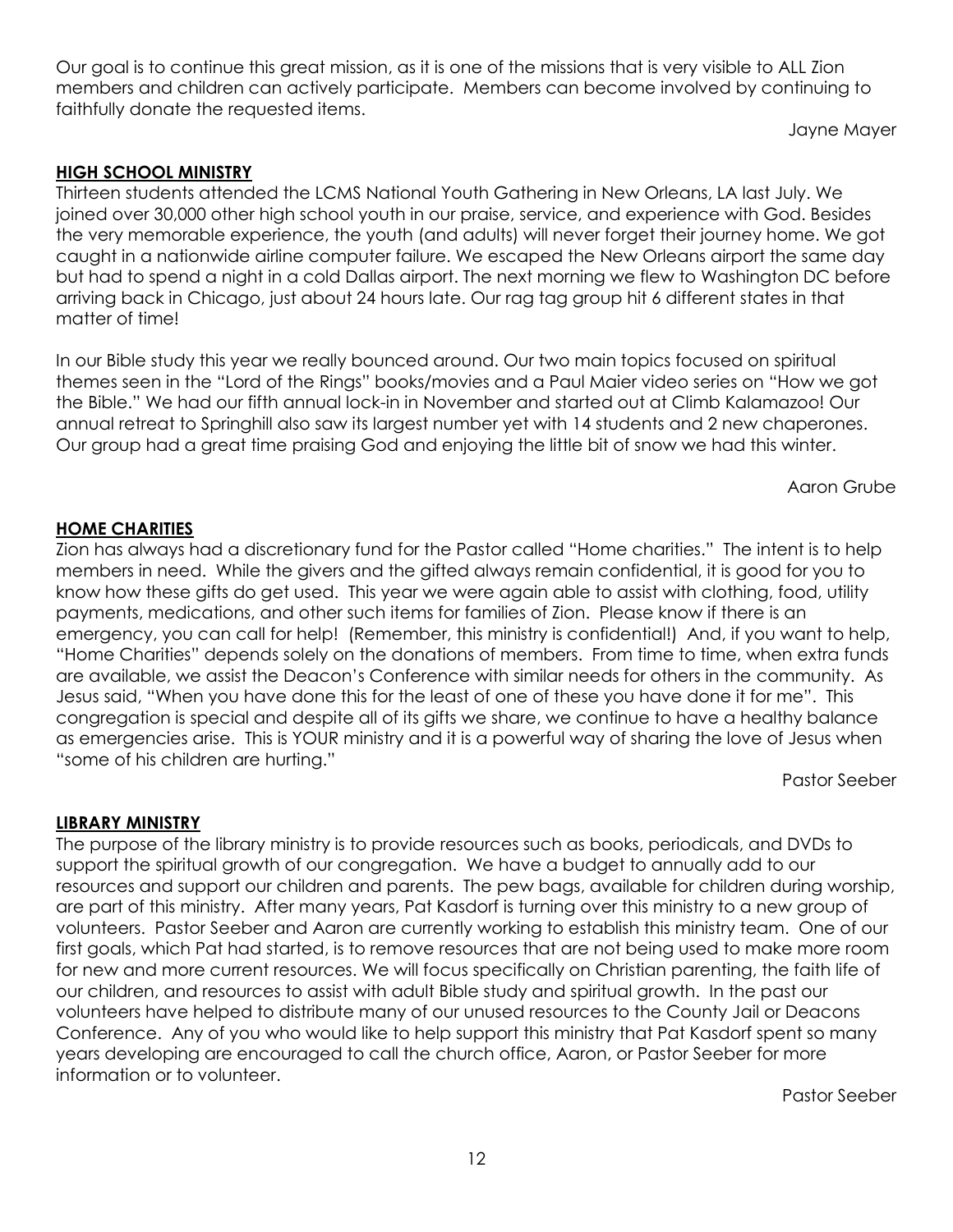#### **LITTLE DRESSES FOR AFRICA**

Using donated fabric, pillowcases and trim, we sew simple sundresses that tie onto girls' shoulders, which are distributed to villages in Africa. As of June 2017, Zion members have made and donated more than 7,000 dresses to this ministry, which has distributed more than 100,000 dresses to the poorest nations in Africa and Haiti. Our tireless seamstresses are Helen Reinkensmeyer, Cindy Bierlein, Mary Phillips, Jan Prange and Roxanne Seeber.

We get contributions of completed dresses from many members of the congregation, including Sharon Preuss. We are appreciative of the Portage Central High School National Honors Society's continued assistance through a program founded by Zion member Morgan Freeby.

Several high school students got together once a month to assist us in our ironing, elastic stringing and preparation for dresses. Our Portage Central High School liaison for 2016 was Sarah Schwartz. For 2017, we have been assigned Molly Pozniak.

We are also thankful to our husbands and haulers who carry our supplies and completed dresses in and out of the church on a regular basis. We package the completed dresses and are thankful to Ken Toy and Amy Woznick who drive our boxes to the Detroit area, where they are sorted and prepared for distribution to the children in Africa. They are the only dresses that many of these children will ever have.

We are thankful for the many donations of fabric, trim and pillowcases that we have received from so many of you who have cleaned out their closets, their sewing areas and their parents' houses in order to keep us supplied. We have a drop off box in the workroom, just to the left of the door. Just leave what you have in there and we will turn it into a little girl's only dress!

Roxanne Seeber

#### **LOAVES AND FISHES**

Loaves and Fishes was formed to give assistance to those in need of food. Donations from Zion members and friends are collected every week in the two bins by the office. Clean plastic and brown paper bags are also needed. Once a week the goods are taken to Trinity Lutheran Church by us or Carol and Benno Rosin. There the food is sorted and given out by the Trinity volunteers known as *The Pantry Gang*. Each year the need for food donations increases so every item donated at Zion is greatly appreciated, thank you!

Bruce and Dorothy DeDee

#### **LUTHERAN WORLD RELIEF SEWING AND KNITTING**

Our L.W.R. Quilt and Baby Care Kits sewing project members meet every Wednesday from 8:30a.m to 12:00p.m. There are currently 14 ladies sewing and knitting. We begin in January and continue until mid-October, when everything that is completed is shipped out.

In 2016 we completed 119 Baby Care Kits and 180 Quilts. We appreciate all the many donations of fabric, bath-size soap, socks, undershirts, towels, 14 x 24 diapers and flannel blankets. Our knitters have very generously supplied us with beautiful sweaters and caps.

Baby Care Kits are welcome gifts to mothers and newborns at hospitals, refugee camps, and villages all around the world. A quilt is very special, it serves as warmth on cold nights, shelter from the sun, a room divider, a bed, backpack and sometimes a home.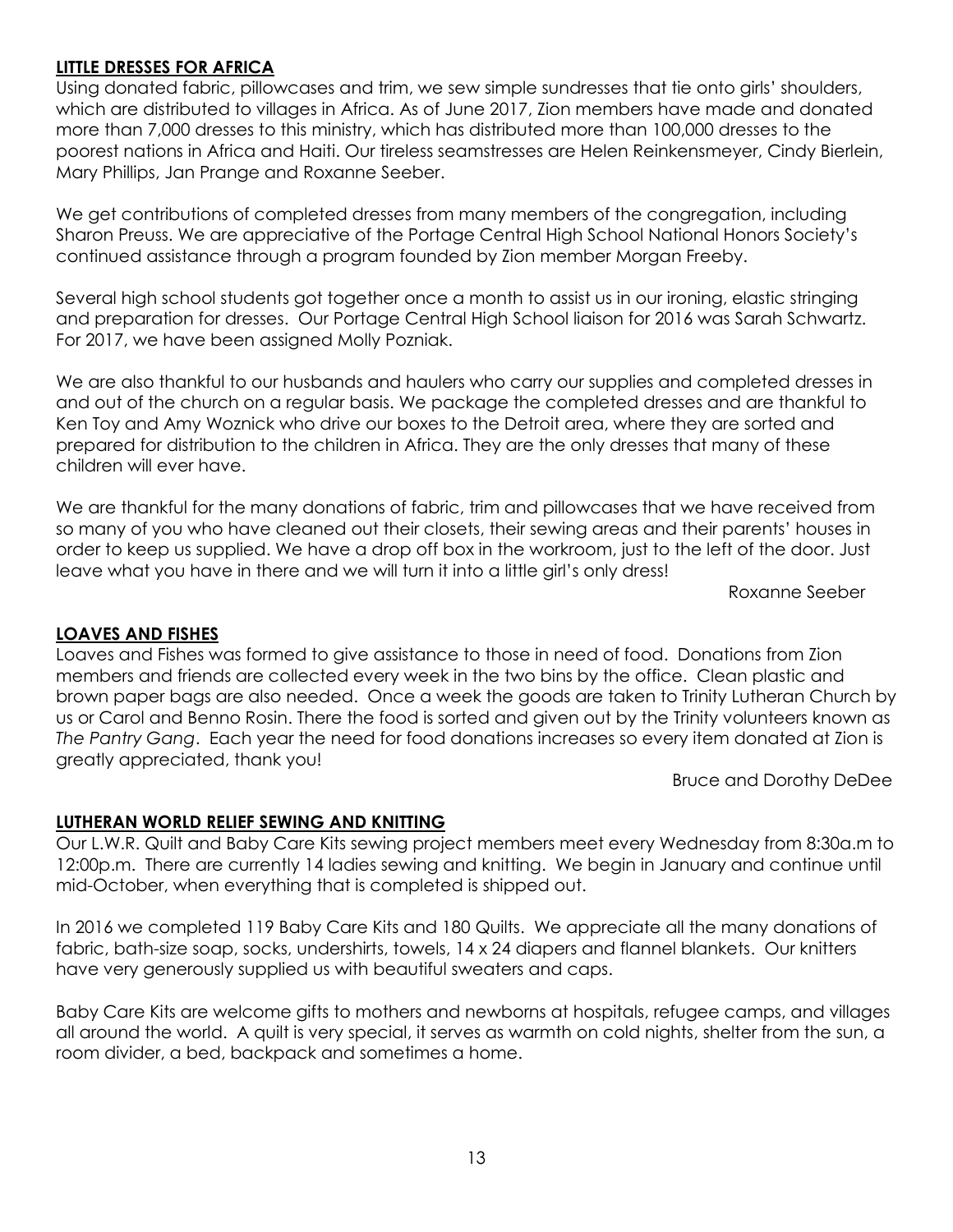We encourage anyone to visit our group on Wednesday mornings, to share our work, and join us. Our goal is to continue doing the Lord's work by reaching and helping the needs of many unfortunate people in the world.

Leona Van Antwerp

#### **MIDDLE SCHOOL YOUTH/CONFIRMATION**

With twelve confirmands, Zion saw its biggest 8<sup>th</sup> grade class in many years. We had a great year too! Total class size was right at 30 and we averaged in the 20's most weeks the entire year. We learned about the Lord's Prayer and the New Testament. As we traveled through the lessons each week we were able to bond as a class with monthly social or servant events and our annual retreat. This year we went to a "Tool Time" at Concordia Ann Arbor. It was not a highlight but we still were able to spend good time together and will make for a good story later on. Our 8<sup>th</sup> graders spent a dedicated night at Gull Lake Ministries on their class retreat as we talked about our faith journey's and put some good work into our final project. A highlight of the project comes in four drawings which symbolize the journey the students have taken over the last 3 years. Thanks to Ron Masek, students were able to receive a visual reminder of their time in Confirmation class and just another mountain conquered in their journey of faith.

Aaron Grube

#### **MIDWEEK DINNER MINISTRY**

Dinners are held on Wednesdays, beginning at 5:15. The purpose of our dinners is to offer the opportunity for Zion's congregation and its family and friends to gather for food and fellowship, prepared for you, making it easy to stay for Bible study, Middle School Confirmation class, High School Youth class or worship services during the Advent and Lenten season. Meals are served from September through April and a donation is asked to cover the cost of the meals. During the last year, we served, on average, 60 people during these dinners.

All meals are prepared by our dedicated volunteers: Sue Ann Coffinger, Anna Nicolen, Lucy and Ted Maxson, Jan Prange and Denise O'Brien. Others who helped serve and/or clean up included Pastor Larry Brelje, Benno and Carol Rosin, Bruce and Dorothy DeDee, Larry Harding and Tom Cooper We would welcome any members who would be interested in helping with this program in any way. Do you have a dinner idea, want to help once a month, can you provide cookies? There are many ways that you can be a part of this ministry, even if you are not able to be involved every week. If you would like to join us, please call Denise O'Brien at 269-762-0465.

See you on Wednesday evenings, starting in September! Denise O'Brien

#### **MUSIC MINISTRY**

Our organists are serving Zion with dedication. They make the scheduling of Sundays pleasant and efficient and I am blessed to work with them. Gloria Dei Singers has continued to sing for four Sundays a month, two at early and two at late. They have prepared two cantatas again this year and presented them as their gifts of time and talent to our Lord. We have grown close as we pray for each other and share our concerns for each. Bell Choir has rung its praise once a month, as much as possible. They have really grown in skill. This should not be a deterrent to anyone who might be willing to join us. We all help each other! Hymn selection goes on year round, and every effort is made to include hymns that are beloved by the congregation, while ensuring that we follow the liturgical year. Each of these groups continues to do the great opus Dei – God's work. Our "work" is praising our Lord continually.

Helen Fierke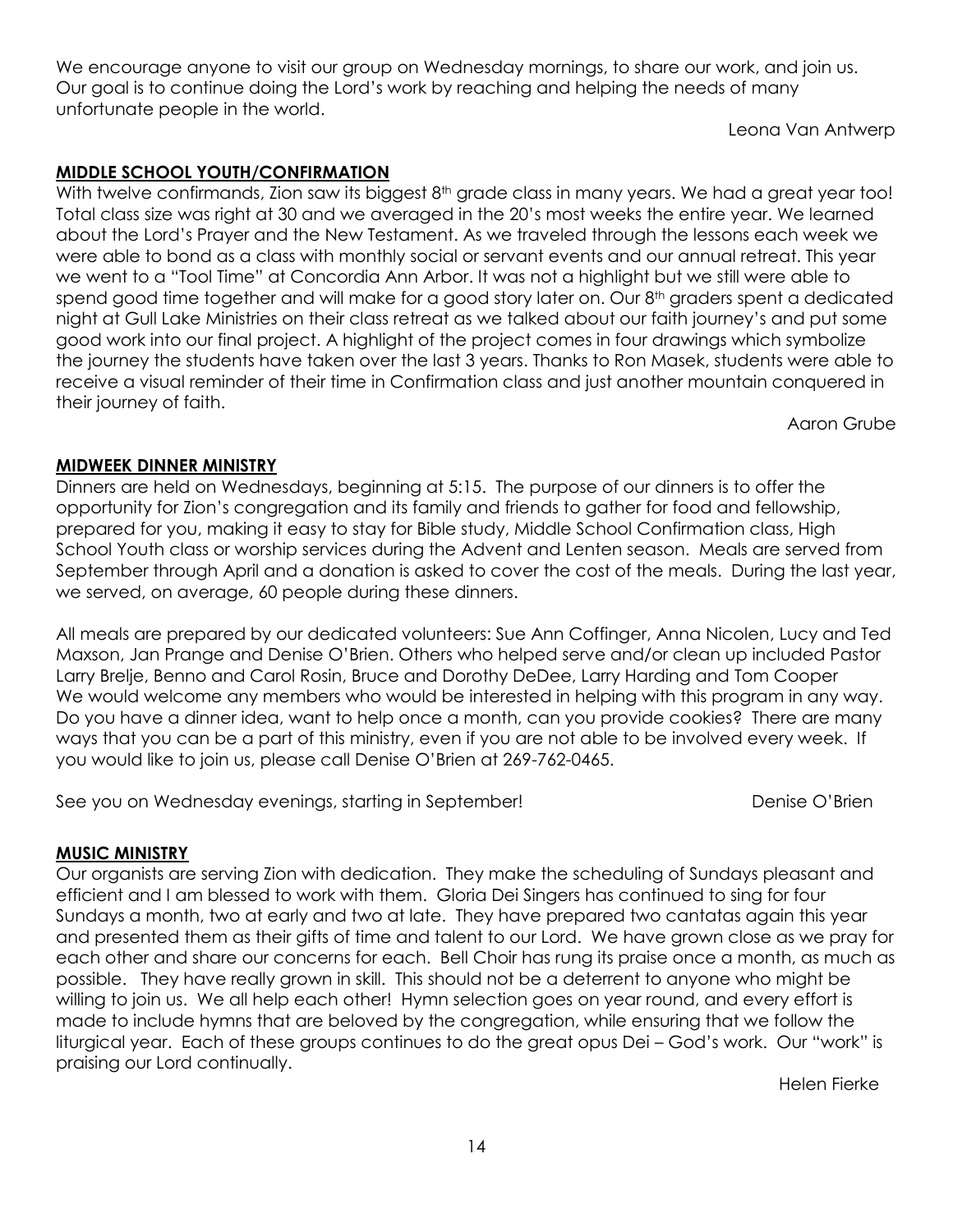# **OFFICE VOLUNTEERS**

The definition of a volunteer is someone who chooses freely to do something – to offer or give of one's own free will. Zion is blessed with many members who enjoy volunteering. Without our volunteers who help with various jobs in the office, the staff would have a lot of extra work. One of our volunteers spends several hours a week collating bulletins, another helps compile attendance from the fellowship pads, and other office volunteers help with posting contributions and collating the Harbinger for mailing. At various times volunteers also help answer the phone. If you would like to volunteer in the office, please call Diane or Jan. What a blessing it is to have such faithful volunteers!

Office Support Staff

# **PASTOR'S SUNDAY BIBLE CLASS**

#### **Sundays at 9:15am**

This is a great place for someone who has never been in a Bible study, or someone who has been in adult classes their whole life. Young adults, retirees, young parents, couples and singles, brand new Christians and longtime church members will all find enough grist for their mill. Each week brings something for everyone, interesting discussions, and powerful ways to remember how each day is a new beginning! This past year we utilized one of the Sunday lessons, giving background for the text, and then allowing the group to develop the direction of the conversation with their own questions and observations. Not only has this been a wonderful opportunity for all of us, including Pastor Seeber, to grow in our faith, the sharing has allowed us to get to know our fellow members in a more personal way. This fall we will begin a series called "Beginnings" which will use one story from the Book of Genesis each week to show that "the more things change, the more they stay the same". Each week will focus on a different theme of faith, using Genesis as a starting point for that discussion.

The beauty of this class is that each week is a stand-alone discussion, so that whether you are here each week or not, you will always be just as much a part of the discussion as everyone else.

Pastor Seeber

#### **PERSONNEL MINISTRY**

The Personnel Ministry is to provide support for the church regarding hiring, firing, nurturing and policies of the congregation's hired personnel. We also support personnel policies relating to the staff joining the congregation through divine calls and work as a team to maintain the human resources of the church. We also continue to support all called and hired staff members, including Friends of Jesus Preschool, by the mission and ministry of Zion's congregation through the administration.

Goals for 2017-18 are to continue our roles of support and enhance the staff procedures to provide them with the quality work environment for the church.

Current members of the Personnel Ministry: Joni LaPointe, Dana Butt, Bob Folck, Barb Reinstein, Mike Schlack, and Mark Schulze.

Please contact Joni LaPointe at 269-382-2360 if interested in joining the Personnel Ministry.

Joni LaPointe

#### **PRAYER MINISTRY**

This group of 50 plus dedicated prayer warriors lifts up the needs and thanksgivings of the people of Zion in prayer. This is a good place to request prayers for friends, neighbors, family, friends whose needs are on your mind. Prayers are confidential. Cards handmade with love are sent to all for whom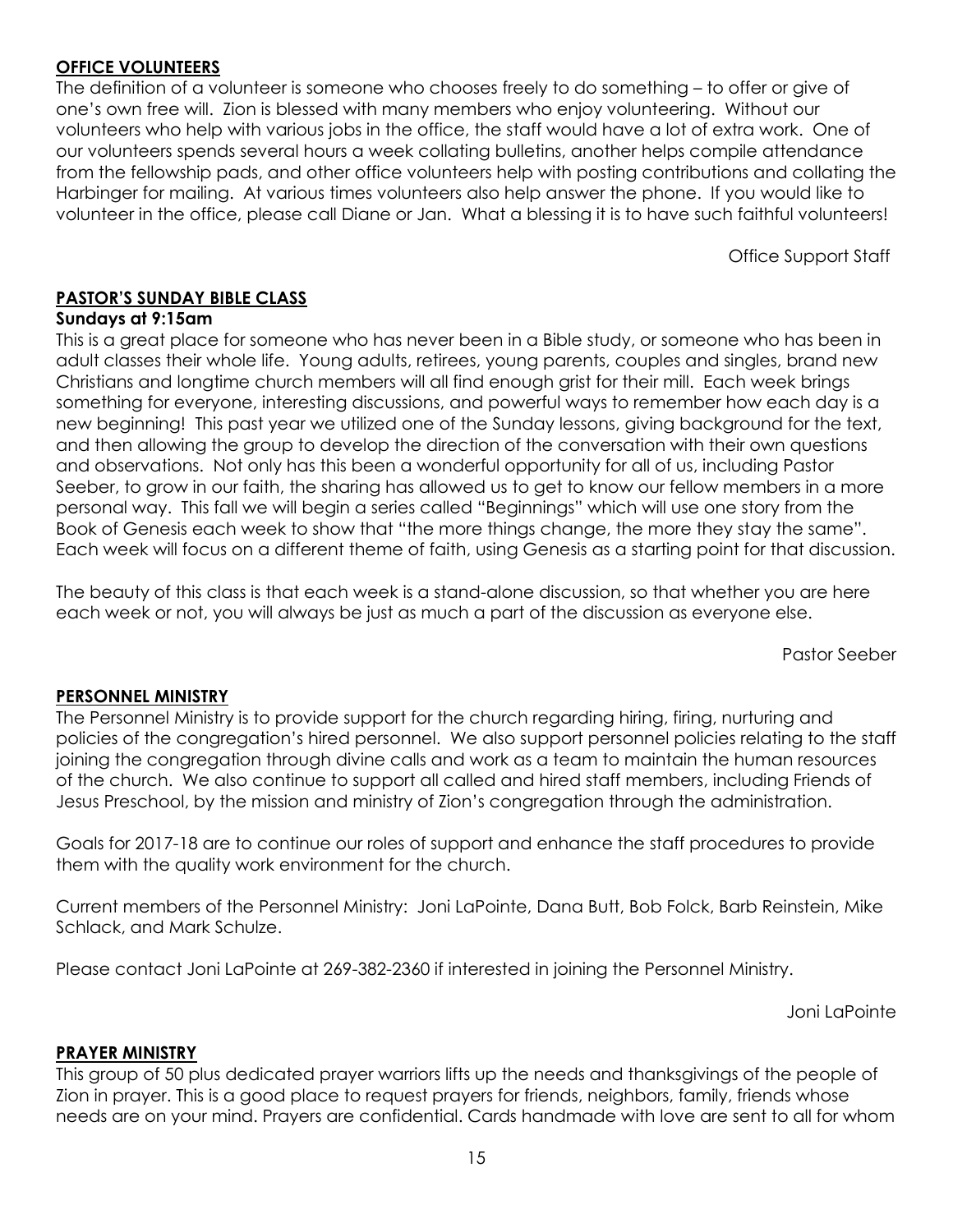we are praying and to confirmands, graduates, new members, Board of Directors and others who serve our church.

A goal is to let members know we will stand with them in prayer and to add more members to our group. Requirements are a heart for prayer and a willingness to pray throughout the week for those in need. Cards are sent out by email or mailed around every two weeks or as needed. This ministry is also a good fit for members who have moved away or snow birds who want to keep in touch with the church family, new members, college students, etc.

If you are called to join this ministry, and/or help with making cards, contact the church office or Kathleen Jordan at 269-343-4011 or email [kathleen.jordan@yahoo.com.](mailto:kathleen.jordan@yahoo.com)

Kathleen Jordan

#### **PRAYER SHAWL MINISTRY**

Prayer shawls are made while the person knitting or crocheting prays, we also take them to church for Sunday school and church services. They can be given out by pastors or other Zion members to give to other church members, shut-ins, or community outreach.

People who receive them have something going on in their lives, be it medical, physical or emotional. The shawls serve as a comforting and loving embrace from our church family and a tangible reminder of God's ever-present love for us as shown through the caring prayers of others.

This year we have given away 13 shawls. The total given away in the last seven years is 89 shawls (recorded).

Our meetings are every 3rd Saturday at Biggby's on Stadium Drive for idea sharing and fellowship. We have between 5 and 11 ladies who attend and welcome anyone who wants to come. Currently, those attending meetings are: Janis Dinda, Cheryl Besser, Melissa Carlson, Vicky Holt, Elsie Autry, Mary Horensky, Barbara Nutsch, Tammy Parat, Shari Dean and June Ver Sluis.

Our group also includes about 6 ladies who aren't members of Zion. This gives us an opportunity to meet others on their journey with Christ, either continuing or learning about Him. If you would like to come to our meetings but need a ride please give me a call (we do car pool). If our meetings don't work for your schedule and you want to learn more, please feel free to contact me and we can find a time that would work better to get you started.

All of the tubs for materials and shawls are in the usher's room in the metal closet. One is filled with yarn, knitting needles, crochet hooks and idea/pattern books. Anyone who would like to make a shawl or lap throw (for men) is welcome to any of the supplies we have. Please remember to return the idea/pattern books when you are done. There are separate tubs for unblessed shawls versus shawls that have been blessed. The tub for blessed shawls also contains the journal to record who is getting the shawl, when it was given, and the reason. Inside the journal are gift tags to attach to the shawl so the recipient knows the shawl came from the Prayer Shawl Ministry at Zion Lutheran Church. They also make nice bookmarks. Thank you, Linda Stieve for making our tags for us. On the shelf next to the tub you will find gift bags and tissue paper for anyone delivering a shawl. The gift bags make presenting the shawl a little more special for both the giver and the receiver.

We also have a rolling cart and another tub filled with more yarn and pattern books that Janis has been keeping in her classroom (lower level overlooking the prayer garden). Please check with her if you're looking for a different color of yarn or books not found upstairs.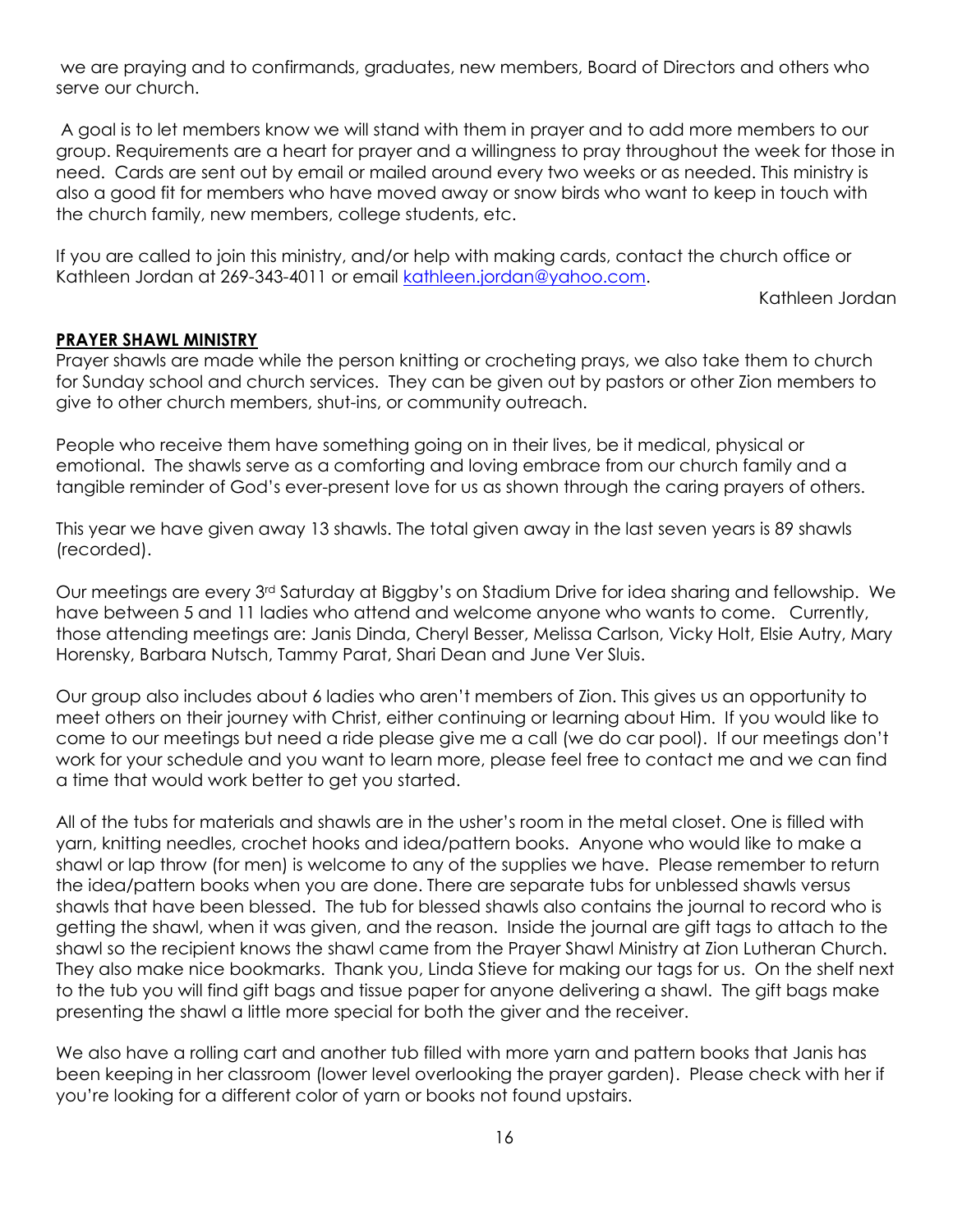If you're making shawls/lap throws please try to have completed ones in the "TO BE BLESSED" tub prior to the fifth Sunday of the month. We make every effort to have them blessed during Zion's healing service.

Our meetings at Biggby's have given us the opportunity to connect with a great cross section of the community. We have met college students, young families, couples, military recruiters, and police officers. Especially now that we have a stock pile of shawls and are working on a new side project, sleeping mats for the homeless.

The sleeping mats are made with Plyarn which are plastic bags (any size) folded, cut and tied into plastic yarn. This Plyarn is then crocheted into a flat mat 3x6 feet with ties and a carrying strap. It takes 500-750 regular grocery bags to make one sleeping mat. It's a very noisy and large project, so you won't see us working on these at church. As you can imagine we get some strange looks and interesting questions about what we are doing and with whom we are affiliated. I love how the ladies in the group take the lead in talking to people about what we do and about Zion. Once we get at least 4-5 of these put together we will be reaching out to connect the mats with those who can benefit from them. These mats are a very strong insulator; creating a barrier between hard or wet ground and the person. Bugs don't like them (a plus) and they can be washed by simply hosing them off and shaking them out to dry.

We continue to keep our ears open for opportunities to send a little bit of God's love out when we can. We welcome others who want to learn to knit or crochet to come to our monthly meetings or to call myself or Janis Dinda for more information. We have supplies, we just need others who want to help us make shawls.

We encourage any and all of you to give a shawl to anyone who needs a little love. You don't need to ask permission, there are no age restrictions (kids/teens I'm talking to you) these shawls are for the congregation, pastors and support staff to give out as needed. All we ask is that you record whom you're giving it to and thank you for helping. It means more when the shawl comes from someone they know than someone totally new.

Cynthia Cosgrove

#### **PROPERTY MINISTRY**

My first year as the VP of the Property Ministry team has been a busy but great opportunity. I have been mentored and helped by a great team of individuals that have taught me what it means to be on the Property Ministry team. The Property Ministry team is responsible for the physical resources of Zion and works to maintain, improve, and dispose of all tangible and real property of the congregation in support of its missions and ministries. We presently have nine members on our team, six full-time members and two special project contributors. We work closely with Staff in support of short and long-term needs. And liaise with Michelle DeVine, Zion's Building Manager on daily facility issues and mechanicals.

The following is a highlight of projects and changes made this past year:

Much of the work and planning in our sanctuary project in the past two years has finally come to realization and is in the process of being finished. We decided that going with new pews was more cost effective than refinishing the old pews and a better use of our resources. Our lighting in the sanctuary has been reworked by changing out the pendulum lighting with new, wider and updated pendulums and replacing bulbs in the cloud. Our old carpeting was torn up and our terrazzo floors have been given new life with a face lift. We discussed staining the entire ceiling but, due to cost and time, we decided to just do the columns, up to 10 feet, and they look great. All this is coming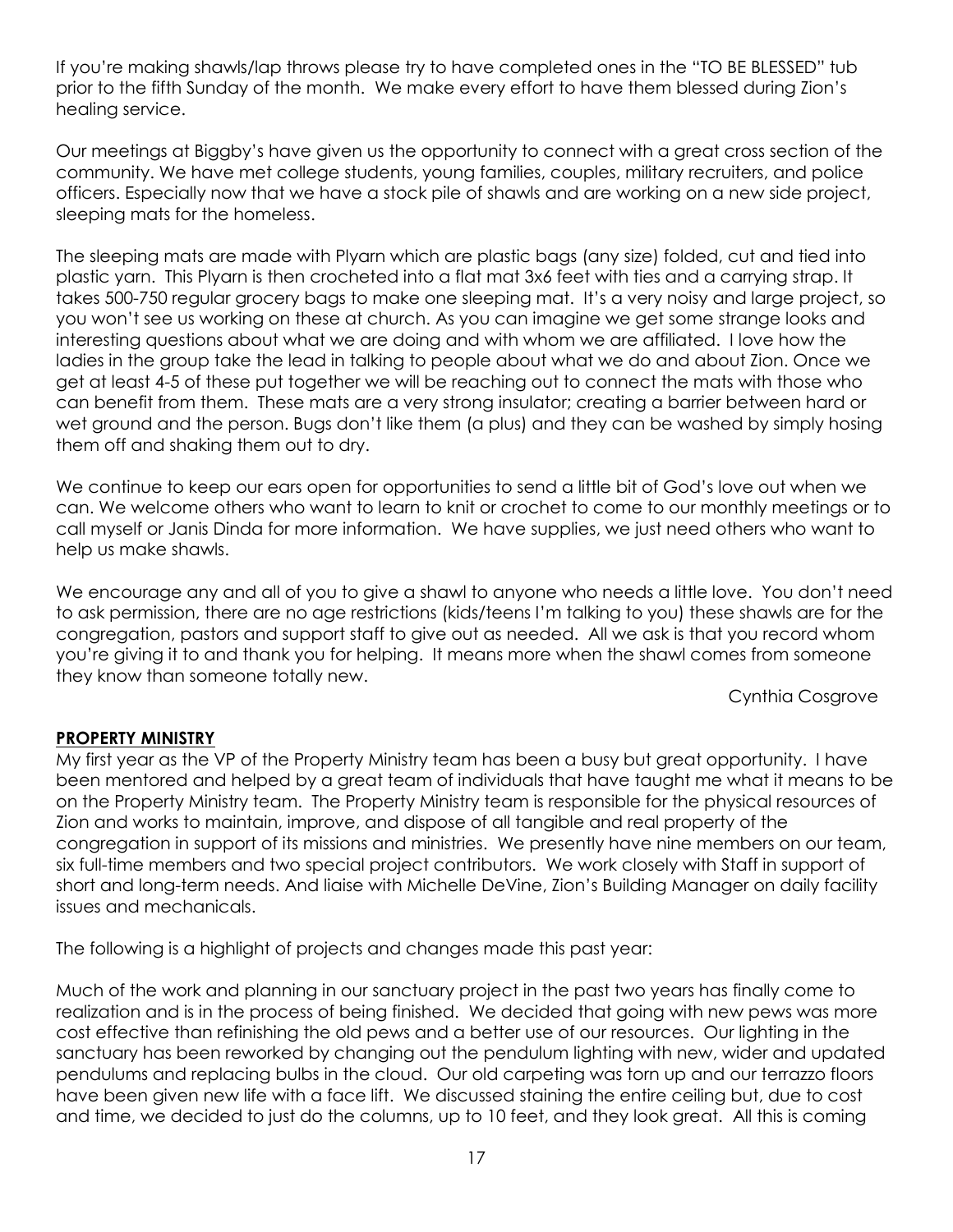together as I type this report, and it is amazing to see all the pieces finally fitting together. A special thanks goes to Susan Buchtrup and Rick Wordell for their tireless work and persistence on this project.

During the year we have researched numerous ways to improve our phone service. This summer we decided to go with a company called Nuwave, and the new phone system will be implemented in the last part of the summer to early fall. The office has also done research on a new copier, and we are purchasing a Minolta.

Endowment requests totaling \$20,000 were made by Property this year for continuing improvements. These improvements include repainting and gold leafing the exterior signs, providing carpet/flooring for the Middle School room, and updating Friends of Jesus rooms, appliances in the Zion Haus, and hallway/office lighting.

With the 150<sup>th</sup> Anniversary celebration approaching, and with the sanctuary project almost complete, we are excited to see the culmination of our labors in the finished sanctuary along with the new phone systems and copier.

Todd Schierbeek

# **SATURDAY MEN'S STUDY**

#### **Saturdays at 8am**

Pastor Seeber meets "with the guys" on Saturdays (September through April) to support each other's daily faith life and utilize the weekly Epistle reading to discern practical guidance for our daily living. This has been a wonderful opportunity for men to talk about faith, support each other, and seek to become more comfortable in being what Christians are called to become. You don't have to come every week, as each week is a self-contained discussion and theme. The participants truly set the table and lead the discussions, which have been genuine, honest, and helpful for all of us. Most would agree that this has been an enlightening process of learning that guys from various backgrounds, with different vocation and recreational interests, can find a unity in our common faith. This summer we have continued this spiritual support of each other by attempting to keep our discussions going via email discussions.

Pastor Seeber

#### **SMALL GROUP BIBLE STUDY MINISTRY**

In our sixth year we currently have 6 small groups serving approximately 80 members of Zion. The greatest growth has been realized in the Buetows' small group of young parents and Linda Stieve's small group. This has been a primary concentration of participants of our program and we are happy to see this taking place. We also know that without the help of the Holy Spirit we would not have seen such growth.

Each small group chooses a meeting day, time, location and topic to be studied. One group has met in a private home and the remaining 5 groups meet at Zion primarily on Sunday mornings or Wednesday evenings. Some groups meet weekly but most meet bi-weekly. Each group is also charged with performing a mission activity at some point during the year, either for the benefit of the Zion family or the community. This year the mission projects have ranged from serving lunch at Ministry with Community, providing lunch for the students at Tree of Life elementary school, and serving as babysitters during the Sunday school hour for the Buetows' small group. Some groups may complete their projects during the summer semester which is more relaxed.

Our goals for 2017-2018 are two-fold: to foster and encourage discipleship to bring about new facilitators as we complete our three-year plan, and to continue to grow in God's word. Aaron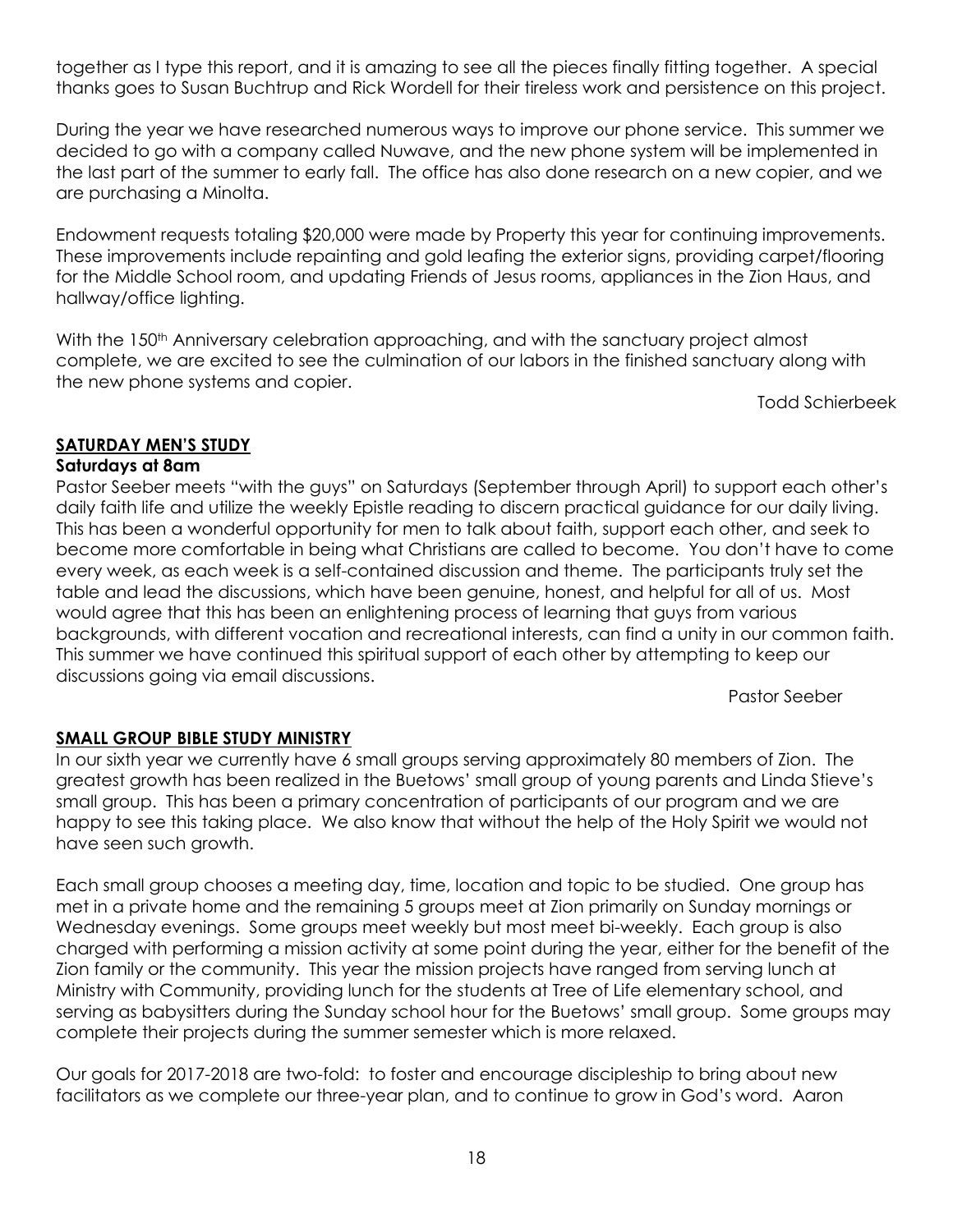Grube, as our staff person, continues to provide wise advice as we commit to learning about and improving this ministry. We appreciate his contributions at Zion.

Our ministry team generally meets every two weeks at Zion at 6:30 p.m. The day of the week depends on the team members, but we generally meet on Tuesdays. Currently serving on our ministry team are Dave Mayer, Carol O'Connor, Steve Presdorf, Debbie Weber, Judy Adlam,and Carol Daenzer Anyone interested in joining us may contact Dave Mayer at 375-1241 or Aaron Grube at 382-2360.

Dave Mayer

#### **STATE HOSPITAL**

65 years ago, Pastor Grother began a weekly chapel service for the residents of the State Hospital on the campus of WMU. As he moved into retirement, he was joined by pastors from St. Michael's and Immanuel in that endeavor. After his death, Pastor Seeber took over Pastor Brother's role, and now Pastor Couch has picked up that mantle. Every Tuesday, women from Zion take cookies and serve refreshments after the worship. Cindy Cook, who recently died, was instrumental in the organization

of the fellowship time, and that has been continued now by other women of Zion. This has always been a special ministry of outreach and healing by members of Zion.

Pastor Seeber

#### **OUTDOOR BEAUTIFICATION**

This ministry involves caring for the grounds around the church, Zion Haus, and the garage/shed. Some of our jobs include leaf removal from the lawn, cleaning the parking lot, trimming shrubs, spreading mulch and general outdoor maintenance.

We work on various Wednesday mornings during the spring, summer and fall from 8:30 to 11:30 a.m. If you are only able to work part of the morning that is perfectly fine. Schedules are located in both the Harbinger and bulletin. If the weather is inclement, the session will be cancelled and you will be called by 8:00 a.m.

If you are interested in helping, just show up on the date listed. Equipment is always available for your use, and it is a good idea to bring along a pair of work gloves.

We take about a half hour break at 10:00 to 10:30 for refreshments, devotions, and rest and relaxation. This is a great opportunity to meet and get to know other members of Zion. If you have any questions, please call Jim Mayer at 375-8342.

Jim Mayer

#### **SUNDAY SCHOOL MINISTRY- PRESCHOOL THROUGH 5TH GRADE**

If there ever was a typical uneventful year, this would be that year! We saw all of our teachers from last year return as well as music with Mr. Kamphuis. Our biggest highlight came with the Christmas Presentation. Most years this is a big stressor. We have to practice the music, practice the lines, practice the actions, and show up for extra rehearsals. This year we did a "come as you are" type presentation where the only practice we had was the day of the presentation. We dressed in many different costumes and were even able to include a few kids who were visiting that day. We will definitely be doing the Christmas presentation this way again in the coming years!

Aaron Grube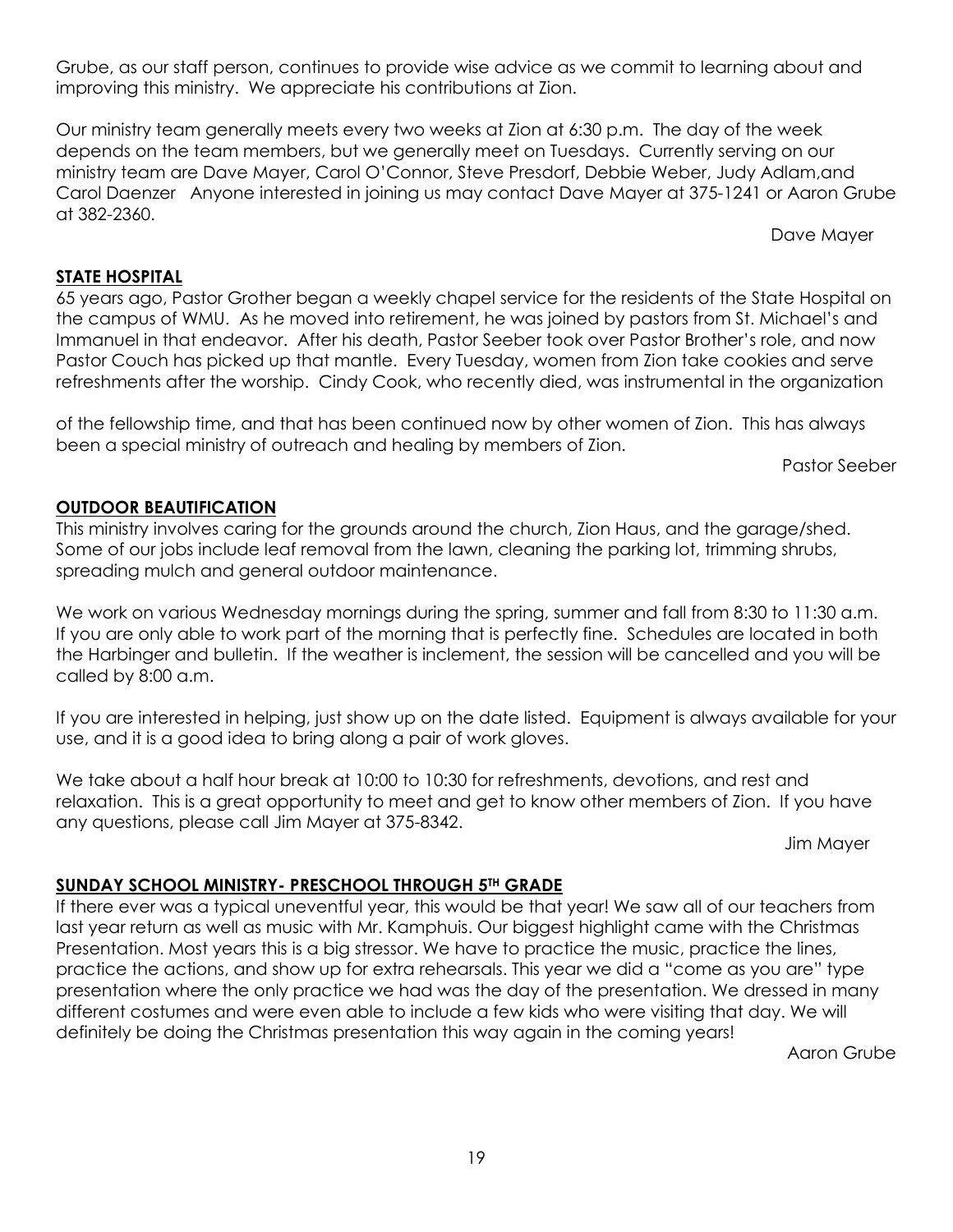#### **WKZO RADIO MISSION OUTREACH**

In 1950, Pastor Grother initiated a radio ministry by broadcasting part of the Sunday worship service on WKZO. This ministry continues and has become an outreach ministry to all of Southwest Michigan through our weekly radio broadcast. It is funded through Zion's "mission" budget. Each Sunday at 9:30am a recorded sermon and meditative music are broadcast on AM 590. We regularly hear from a variety of people from Stevensville to Grand Rapids, and from Jackson to St. Joe. It is interesting how many people of other congregations in the Kalamazoo area have made this part of their weekly devotional life. This is a major mission outreach that we take quite seriously as a way to share the Gospel of Jesus outside the walls of Zion. What began many years ago as a live feed over a phone line and open microphone, continues to go through changes to keep it relevant. We now produce the broadcasts in Neil Segerdahl's studio on KL Avenue. Each week a CD with the show for that week is delivered to the radio station, along with a script for the brief ads that WKZO shares leading up to the weekend. Neil Segerdahl produces the show and Pastor Seeber provides the message. This has been a wonderful way to share the message of a risen Christ with all who will listen.

Pastor Seeber

#### **YOUNG ADULT MINISTRY**

Every year we have a number of high school grads who stay in the area. This group has come to be known as the Youth Alumni. These students, along with our other high school grads who have gone off to school but come home in the summer make up this group. This group very rarely meets all together, but usually one or two people at a time. This is such an important age to be reminded that the Church is a family and the Church is there for them. Through many coffee afternoons and finals breakfasts, students are reminded that they are not alone. This group also receives care packages from the high school youth around finals time.

Our second group of Young Adults is the 20somethings. These 'no longer college-students' are very mobile and are pretty ever-changing. The group has been around for 3 years now and has seen well over 50 faces. The group is at a little pause right now, trying to figure out which direction to go. What a great ministry this has been! Please keep the group in your prayers as we figure out our direction for next year.

Aaron Grube

#### **WEEKNIGHT "FAITH and LIFE" CLASS**

#### **Wednesdays at 6:15 pm**

This has not been a typical "Bible study" class, but uses our Scriptural background to make daily faith "real." For several years we have used this time to discuss how literature explores and wrestles with faith. We have done that by looking at the various styles of writing in Holy Scripture, as well as how contemporary and secular writers seek to discuss and examine faith. Our format has been to have Pastor Seeber lead the discussion in the fall, and others, mainly Jil Larson and Jonathon Barkow provide leadership in the winter. We have used writers such as Kathleen Norris, Marilynn Robinson and Flannery O'Connor as starting point for our discussions about faith. This fall, as we celebrate the 500<sup>th</sup> anniversary of the Reformation, we will use videos and various other resources to better understand exactly what was "reformed" and why we need to continually be reformed and reshaped by Scripture and Holy Spirit. Just as Luther translated the faith of his ancestors into the language of the people of his day, we need to discuss and explore how the variously "languages" of today (art, music, literature, and works of love) can be reforming gifts of the Holy Spirit. Come as often as you are able … you will always be welcome.

Pastor Seeber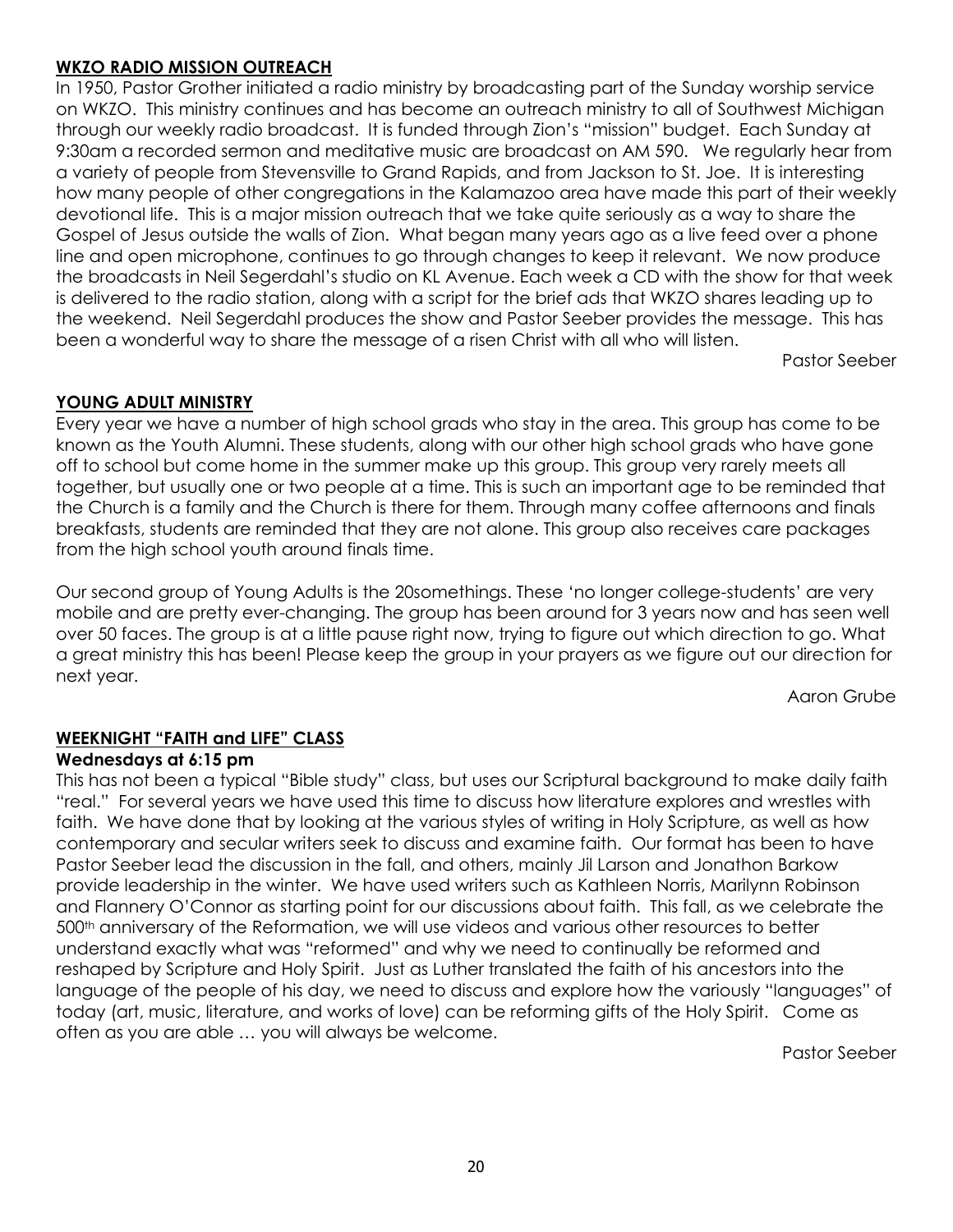#### **Annual Congregational Meeting May 21, 2017**

- **I.** The meeting was opened with prayer by Pastor Tim Seeber.
- **II.** The congregational meeting was called to order by President Ryan Bickel. He introduced and thanked the Board of Directors for their support and service to the Congregation this past year and especially the outgoing members: Tim Klein, Tim Gumbleton, Linda Stieve, and Dan Buchtrup.
- **III.** Election of Board of Directors: The following members agreed to stand for election: President: Steve Butt

Vice President of Finance: Stan Leitz

Directors at Large: John DuBois, Lisa Frazier, Jill Hamilton, Jay Linebaugh, Rita Linenkugel, Mark Meyer, and Joanne Miller-Rehkopf.

There were no additions from the floor and nominations were closed. The congregation voted with the following results:

President: Steve Butt Vice President of Finance: Stan Leitz Directors at Large: Lisa Frazier and Jill Hamilton

**IV.** Budget FY2017-2018: Paul Noseworthy, Finance Ministry Team Member, presented the proposed budget. He thanked Pastor Seeber, the Board of Directors, Aaron Grube DCE, the Finance Ministry Team: Tim Gumbleton (VP Finance), Dave Newman, Rhonda Newman, Debbie Kipp, Paul Gilbert, Paul Noseworthy, Kayla Laurin, and Dave Alsvig/Brian Kiessling (Endowment), and the Congregation for their support and contributions to the budget process. He reviewed the current year, the budget creation process, the proposed budget, and presented projected budgets estimates for FY18/19 and FY19/20.

Current FY2016-2017 Budget information included:

- Giving was over budget by \$30,500 (0.6% decrease from FY2017 giving)
- Major expense variances: Savings for New Staff, Major Maintenance, Equipment Replacement, Mortgage (Most of this funding will be used in FY2018 to complete sanctuary upgrades)
- Over: Janitorial Supplies, Guest Musicians, Friends of Jesus
- Under: Benefits, Staff Mileage, Computer, Building Maintenance, High School, Family Ministry, Friends of Jesus
- Low enrollment affected budgeted income along with elimination of afternoon wrap-around program resulting in a projected net loss
- Eliminated one staff position and afternoon classes, reduced wrap-around hours, and took other steps to reduce the projected net loss
- Brick Fundraiser brought in about \$8,500 (with thanks to the Congregation)
- Projected reduced net loss of about \$4,000.

Budget FY2017-2018: Process - Board of Directors approved a contribution or giving budget, Budget needs were requested by Ministry Teams, Requests were tabulated, Results were consolidated, adjusted, and the budget balanced. Results:

- Giving budget set at \$690,000 (1% increase over FY17 Budget)
- Most of the Ministry Team requested amounts remain in the budget, spending down to get closer to a 0 budget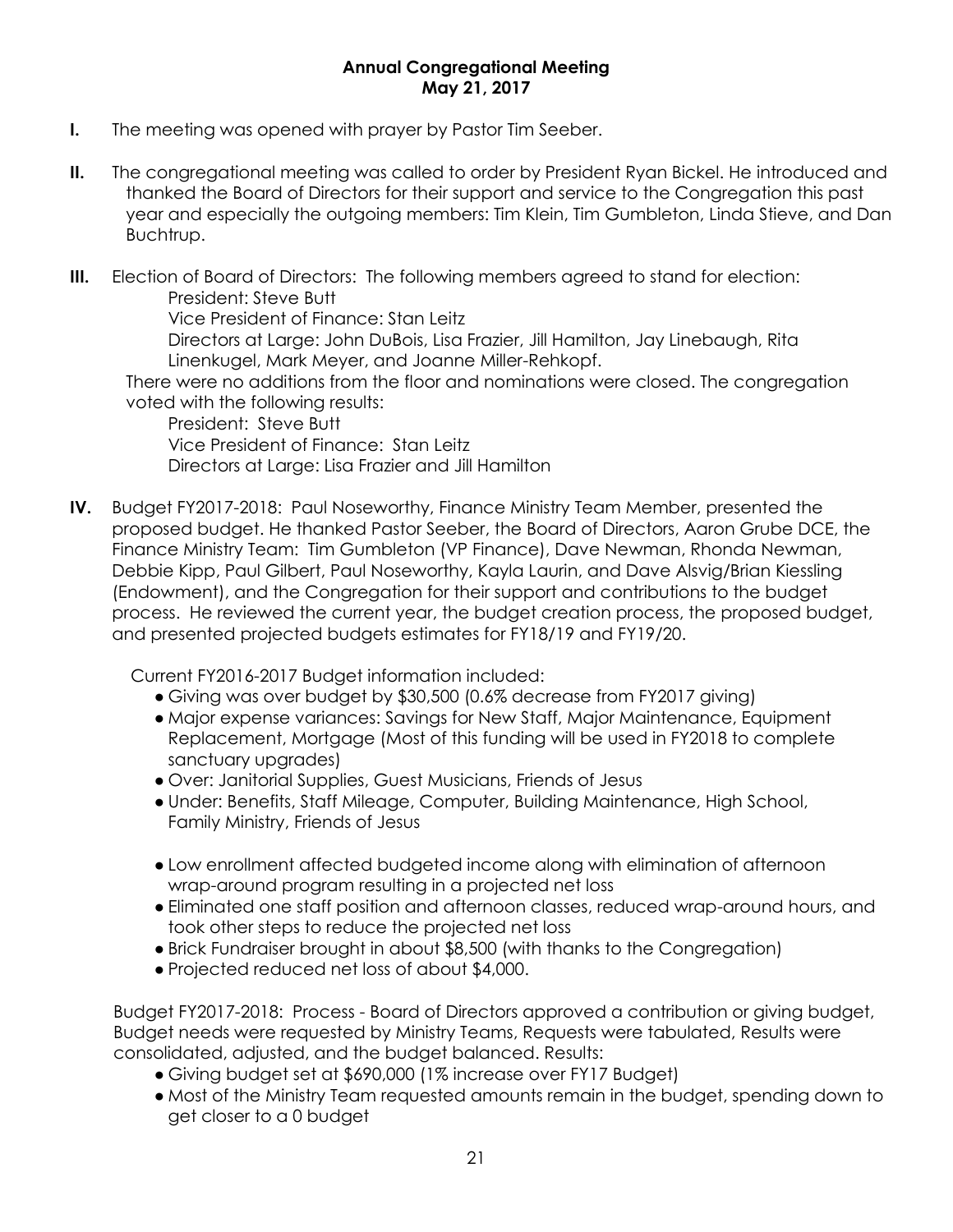- Monthly mortgage payments will continue at an amount larger than required
- Missions budget remains at 10%
	- o Solid Grounds reduced from 75% to 65%
	- o Friends of Jesus allocated 10%
- Debbie Kipp changed to part time as Bookkeeper only
- Added new office staff member

Friends of Jesus

- Funding sources will include:
	- o Tuition increased over last year, wrap-around, camp, donations,
	- o 10% Zion Missions budget
- Expenses based on morning classes only and reduced wrap-around hours
- Result: FOJ estimated to have a net gain of about \$1,500 with early registration numbers

● If needed, Brick Fundraiser will be held again

Solid Grounds: Income for Solid Grounds (\$117,600) includes:

- Zion Missions: \$40,500
- Michigan District: \$32,700
- Other: \$44,400 including
	- o Contributions from other churches
	- o Room rental, parking spaces, miscellaneous and individual contributions
- ●Expenses are budgeted at \$117,600 for a net budget of 0

#### 2015-2016 Budget Overview:

| Income:                     | Zion      |                      | Solid Grounds |
|-----------------------------|-----------|----------------------|---------------|
| <b>Member Contributions</b> | \$690,000 | <b>Zion Missions</b> | \$40,500      |
| Other Income                | \$9,000   | Michigan District    | \$32,700      |
| Friends of Jesus Income     | \$64,100  | Other                | \$44,400      |
| Total                       | \$763,100 |                      | \$117,600     |
| Expenses:                   | \$762,000 |                      | \$117,600     |
|                             | 1,100     |                      |               |

Challenges Zion faces in achieving the budget include:

- Budgeted giving from congregation is not achieved. There are some contingencies in place but do not want to use them
- Friends of Jesus and/or Solid Grounds does not achieve income budget
- Funding from Michigan District for Solid Grounds is lowered in middle of year
- Funding from other sources for Solid Grounds is lower than expected
- Utility (gas/electric) and/or maintenance costs are significantly higher than budgeted

The projected budgets for FY2019 was developed with estimated a 1% growth in giving. They include no additional staff and 0-2% increase for other expenses. It is presented for informational purposes to see where Zion is headed.

Discussion:

*Q: Was the 150th Anniversary Ministry Team included in the budget?*

A: The Finance team did not receive a budget request from the 150th.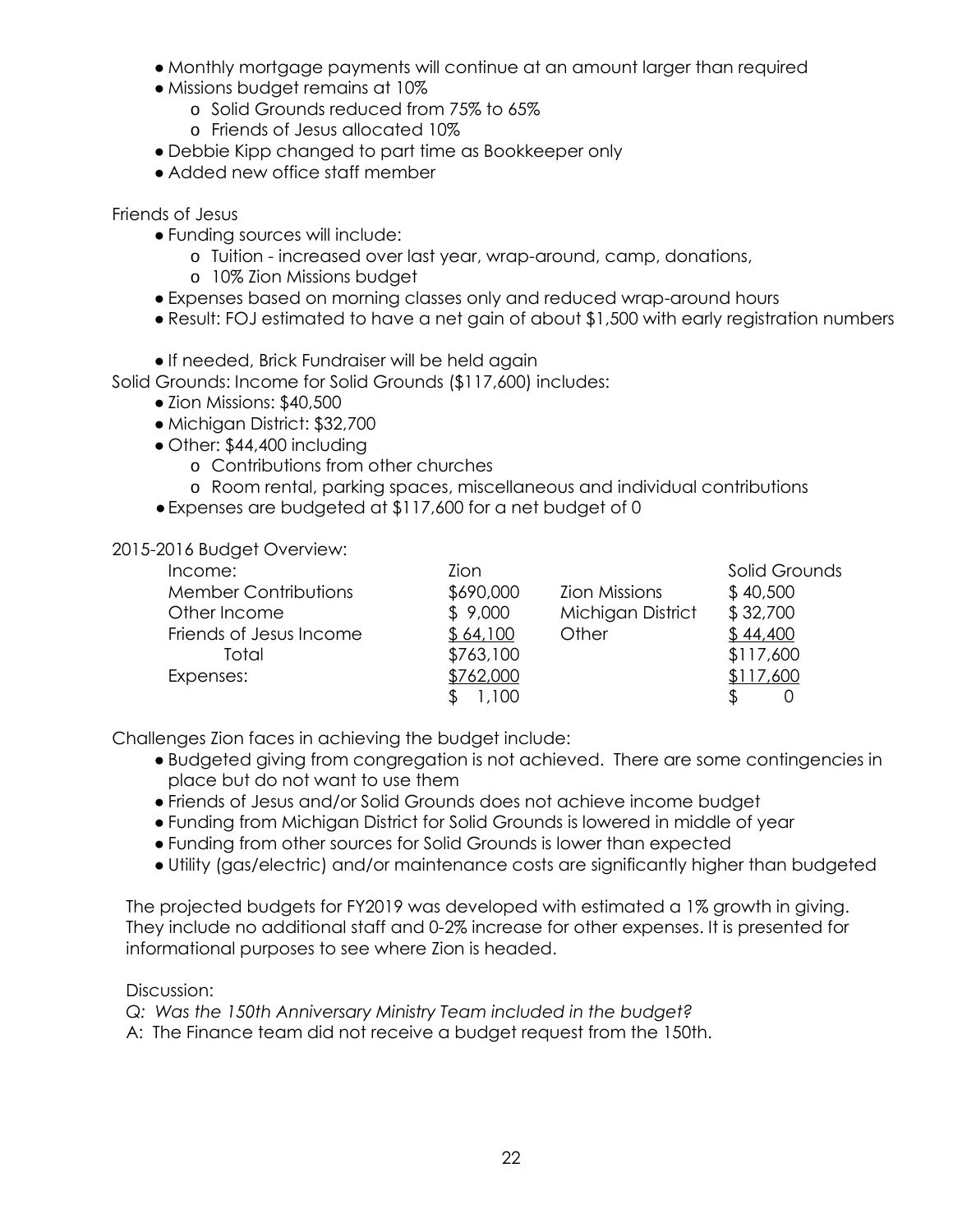*Q: Earlier in the year, there was a line item in the Harbinger Finance report that included extra staff. What was this for?*

A: \$50,000 has been set aside for the possibility of new staff. This was established in the event of a future need of new staff.

*Q: If there is a funding gap, would we not make extra principal payment on the mortgage?* A: Yes. This has happened in the past and then the mortgage payment has been made without extra payment towards the principal. The extra payments have reduced the mortgage by several years.

A motion was made by Deb Jorae with second by Rollie Preuss to call the vote. The budget passed unanimously by voice vote.

**VII.** The meeting was closed with prayer and adjourned.

 Respectfully submitted, Janis Dinda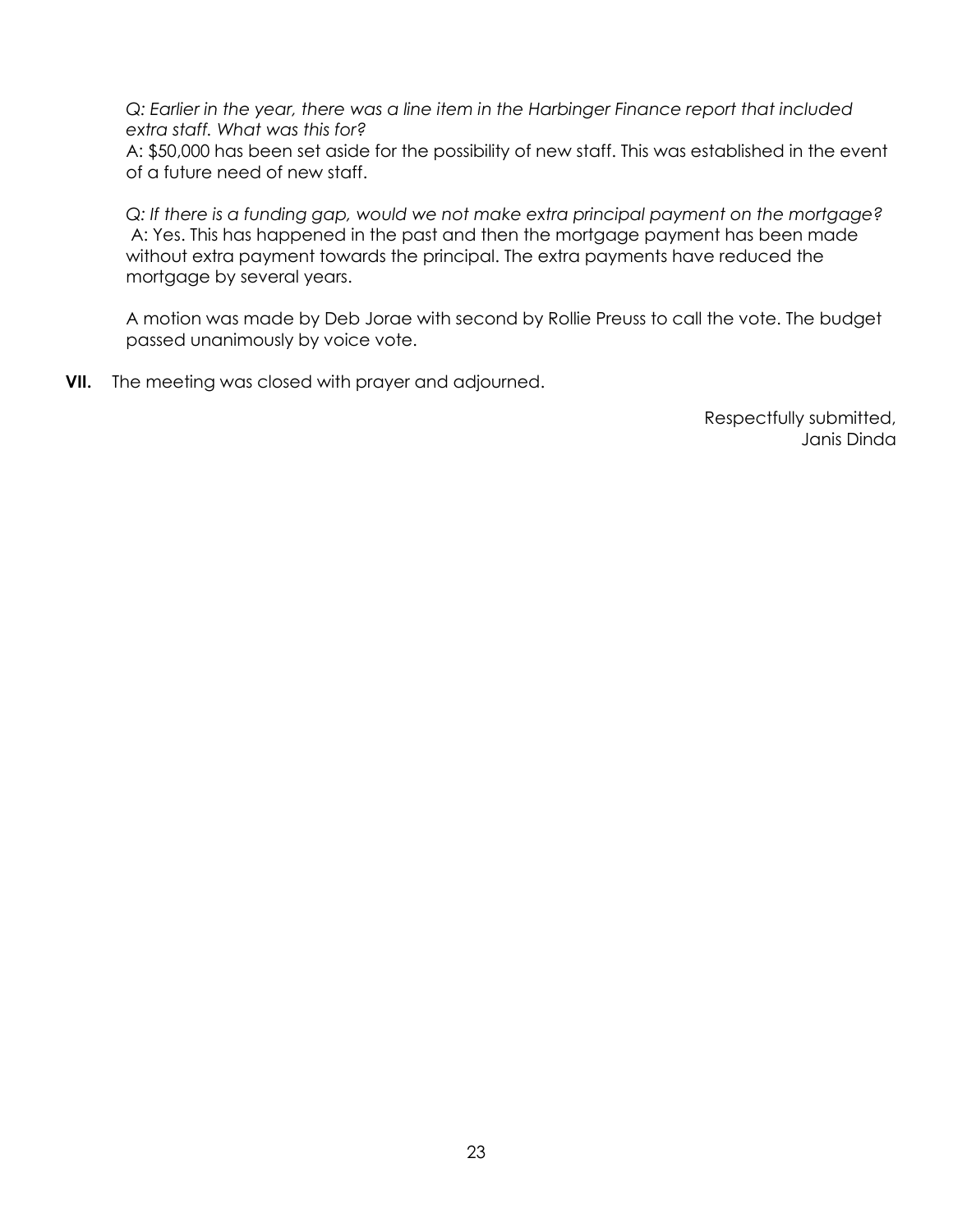#### **DEFINITIONS**

**Income**: Member contributions include regular envelopes, Lenten and Advent envelopes, as well as cash

# **Expenses:**

**Staff Support:** Includes the salaries, benefits, and taxes to support our Administrative Pastor, Director of Christian Education, Bookkeeper/Office Assistant, and Building Manager. Also included are salaries, benefits, and taxes for our part time positions, including Pastors Brelje and part time office support staff. Other costs include mileage reimbursement, conference & convention expenses, and miscellaneous.

**Office Operations:** Includes costs to communicate with the congregation including costs of paper, postage, printer ink, computer and copier support, and telephones,

**Friends of Jesus Support:** Includes the costs for operating the Friends of Jesus Preschool including the cost of salaries, benefits, supplies.

**Church Property:** Includes the funds to maintain and improve the interior and exterior of our buildings. These activities include grounds maintenance, insurance, cleaning supplies and building maintenance. Also included are the utility costs for heat, cooling and waste disposal.

**Education Ministries:** Includes the funds to purchase and support the elementary, middle school and high school programs as well as adult Education.

**Evangelism/Mission:** Includes support of State Hospital and World Relief Sewing.

**Public Relations Ministry:** Includes advertising in the Gazette and other media.

**Worship:** Includes communion supplies for weekly services and decoration expenses for festival Sundays.

**Social Ministry:** Includes the costs of supporting our Sunday morning fellowship, Library and Video ministries, Portals of Prayer, Prayer Ministry, Sewing Ministry and Red Cross Blood Drive.

**Music Ministry:** Includes costs for our organists and pianists, instrument maintenance, youth music programs, music for the Gloria Dei Singers and Bell Choir and the salary for our part time Director of Music and accompanist. Also included are the costs for special music programs throughout the year.

**Finance Ministry:** Includes the costs of our loan to the Church Extension Fund (CEF), bank charges, and any miscellaneous costs to support finance operations.

**Zion Haus Ministry:** Includes the utility and maintenance costs for Zion Haus

**Mission Support:** Represents the tithing of our yearly income as defined above. Money currently supports Solid Grounds, the Lutheran Church Missouri Synod District Office, Sunday morning radio program, and local ministries such as Deacon's conference and Gospel Mission.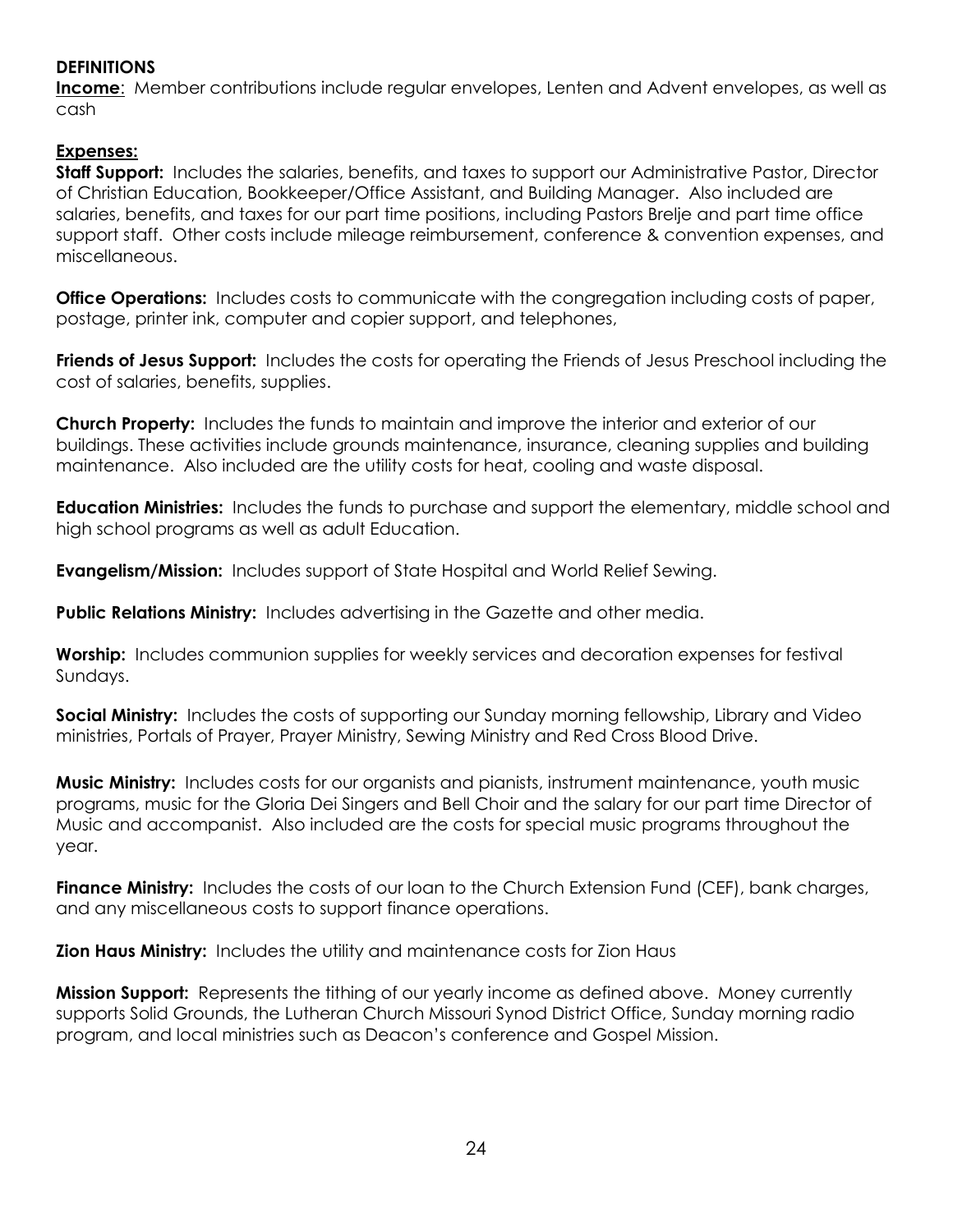# **ZION BOARD OF DIRECTORS 2016-17**

President Elect: Steve Butt President: Karen Stokes-Chapo Past President: Ryan Bickel Vice President of Property: Todd Schierbeek Vice President of Personnel: Joni LaPointe Vice President of Finance: Stan Leitz Directors: Pete Asaro, Lisa Frazier, Garr Gast, Jill Hamilton, Debra Jorae, Ken Toy, Janis Dinda (secretary)

#### **Ministry Teams at Zion**

Our expectation is that every member of Zion will be involved in a ministry. Any time 2 or 3 members wish to begin a ministry, they form a ministry team to carry out that ministry. Some are new. Some have been in existence for decades. Here is a listing of the active ministry teams at Zion. (Please accept our apologies for any ministry that may have been inadvertently omitted!)

150th Anniversary Ministry Acolytes Altar Ministry Art Ministry Attendance Records **Baptism** Bell Choir Birthday Greetings Calligraphy Campus Ministry Cantors/Vocalists Christian Art Children Educa Church Decorations Church Property Coffee Fellowship Confirmation Teachers **Counters** Dinner Tree Easter Breakfast Endowment Fund

Family Ministry Fellowship Finance Friends of Jesus Preschool Funeral Luncheons Gloria Dei Singers Grateful Hearts/Thankful Hands **Greeters** Guest Follow-up Harbinger Volunteers Helping Hands Helping Others Historian **Instrumentalists** Kitchen Clean-Up **Lectors** Library Little Dresses for Africa Loaves & Fishes **Memorials** Mid-Week Dinners Mid-Week Ministry (grades 6-8)

Office Volunteers Outdoor Beautification Personnel Ministry Pig Roast Prayer Ministry Prayer Shawl Ministry Property Ministry Radio Ministry Small Group Ministry Sound System State Hospital Ministry Summer Camps Sunday School Teachers Symbol in the Window **Ushers** Video Library World Relief Sewing Worship Assistants Young Adults Youth Ministry Zion Golf Outing

A sampling of available Community Ministries our members are involved in are: Deacons Conference, Ministry with Community, Habitat for Humanity, Mentors, Gospel Mission, Loaves and Fishes, Hospital Visitors/Volunteers, Tutoring.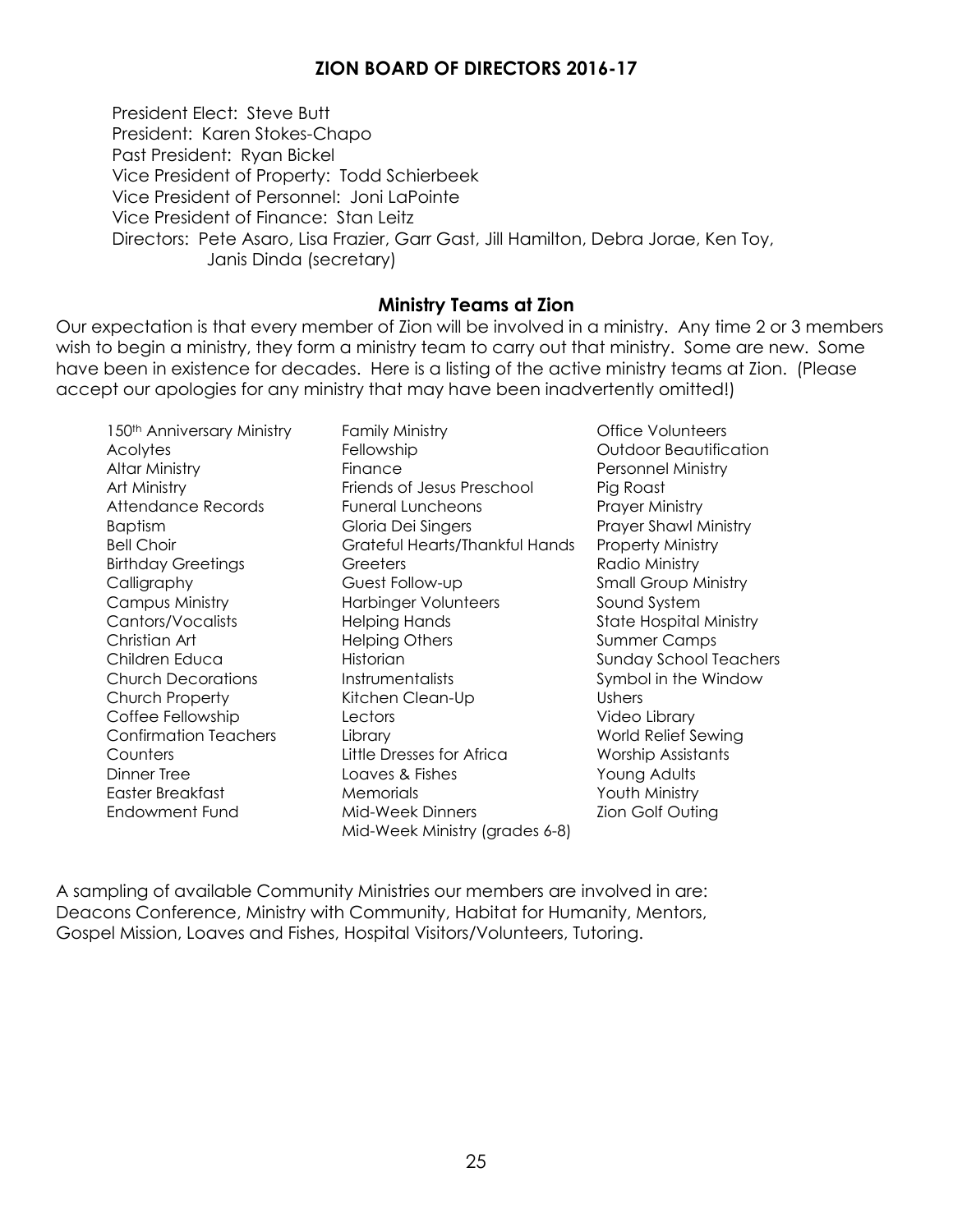# **CORE MINISTRIES**

*This year we want you to understand how our "core" ministries fit together. This can also serve as a*  resource to share with neighbors or friends who have no church home. And if you have comments or *suggestions concerning any of our ministries, please don't hesitate to share those thoughts or offer your time, talent or energy as part of our family.* 

**Baptism**. Call the church office to schedule a Baptism. A pastor will meet with you and help support you as we celebrate that new life in Christ. A baptismal banner and baptismal candle are the congregation's gift to help remind you of God's special gift of grace.

**Birth**. When an infant and mom come home from the hospital, other couples bring meals to help in those first few days. This is an opportunity for support and helping our families to get to know each other. Please call the church office, when you celebrate the birth of a child!

**Campus Ministry**. Pastor Couch is called to serve the Western Michigan University and Kalamazoo College campus communities in a partnership with the Michigan District. Solid Grounds is the location for this ministry on the campus of WMU. Students from that ministry are very involved in the life of Zion and we benefit from their life with us.

**Confirmation Ministry.** Our 6<sup>th</sup> - 8<sup>th</sup> graders participate in a 3 year program on Wednesday evenings from September through May. During this time we review the purpose and plan of the Bible, and the basics of our Christian faith (using Luther's Small Catechism as a guide, but set in a relevant and practical format for today's young people). The first Sunday in May is when our 8<sup>th</sup> graders "affirm their baptismal faith" and are "confirmed" in that faith.

**Counseling**. Our pastors are available to support and be a sounding board and faith resource during difficult times of life. We do a lot of counseling, but when we feel that long term needs would be better met by a full time professional we will help in that referral.

**First Communion.** After appropriate instruction, our 6<sup>th</sup> graders participate in receiving the sacrament of Holy Communion.

**Friends of Jesus Preschool**. Zion is in partnership with the preschool, which accepts children ages 3-5 with a day long program. Call the church office for details.

**Funerals**. At the time of death, we celebrate what Baptism began. Pastors work with the family to plan a funeral or memorial service. Women of the congregation provide a fellowship meal after the service as a ministry of support. Pastors are available to support the family in the time of transition that follows loss.

**High School Ministry.** Our high school students meet on Sunday mornings and Wednesday evenings for Bible study and discussion that relates to their daily lives. They also have opportunities for fellowship and servant ministry. Each summer they have an opportunity for a major servant trip, or youth gathering. Our high school students are encouraged to be involved in ministry wherever they are comfortable serving.

**Homebound and Nursing Homes.** Pastor Brelje provides ministry to those who are unable to join us for worship and fellowship at Zion. Pastors are also available to help in this ministry of encouragement, support, and carrying Holy Communion to those that health prevents them from joining the rest of the worshipping community at Zion.

**Hospitalizations**. Please call the church office when you are facing surgery or confined to the hospital. The pastors visit the hospital daily to pray with patients and offer support for their families.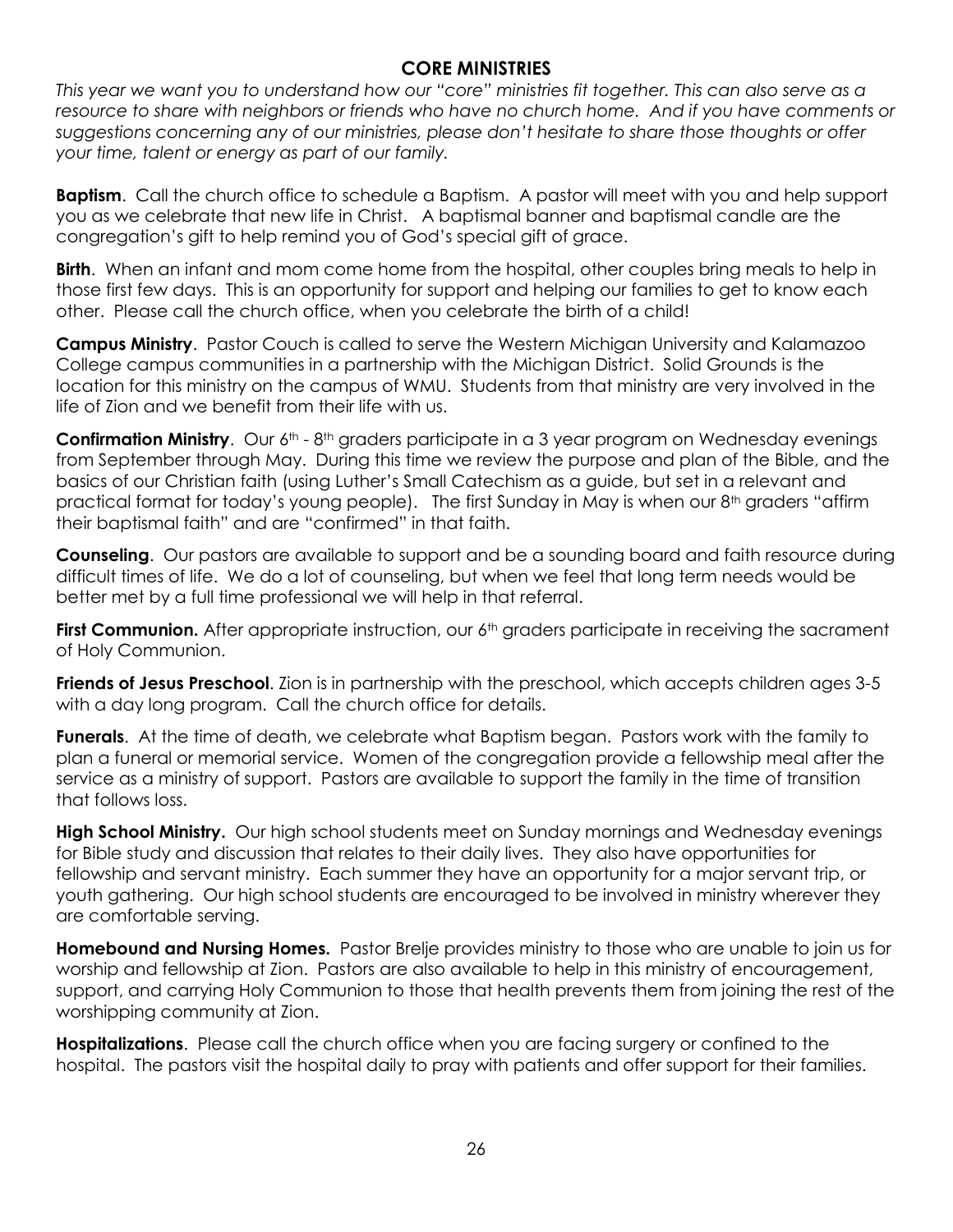**Marriage**. Any couple seeking to be married at Zion must meet with one of our pastors before setting a date. If either or both are not active members of Zion they attend a Membership Class. In addition, they go through premarital counseling with one of our pastors. Our pastors are involved in marriage as the worship and spiritual leaders of the couple getting married.

**Middle School Youth Ministry**. The Middle School Youth meet monthly and participate in a variety of activities. During the year there are opportunities for retreats as well. Our goal is to involve them in every aspect of congregational life.

**Small Group Bible Study Ministry.** We reject the notion that worship is for adults and education is for kids. Both are for all! We have many opportunities for adults to grow in faith, and more comfortably integrate their lives as Christians into daily living. Check the calendar as we have a variety of classes taught by pastors, members of Zion and community resource people. Classes are available on Sundays and various days/times during the week.

**Sunday School**. Children ages 3 through grade 5 meet on Sunday mornings. Our lessons follow the church year and are the same stories we read that day in worship. This allows families more support as parents, children, and grandparents all have the same weekly lessons. Sunday School also has a strong emphasis on mission projects and allowing children to participate in worship and servant ministry projects.

**Worship**. Zion has a variety of worship opportunities each week. All of our services follow a traditional liturgical format, but use different language and musical styles. All are respectful and powerful as God's guidance and blessings are the motivation and power of our worship. Saturday evening at 5:30pm utilizes piano and a variety of guest musicians and musical styles in an informal worship setting. Sunday at 8am is our most traditional, by-the-book format, primarily using the organ for music leadership. Sunday 10:30am is a service where we experience the entire range of our potential. We utilize any and all of our resources including organ, handbells, jazz, and praise band with liturgy that is sometimes out of the hymnal and sometimes entirely printed. Solid Grounds on the WMU campus is another worship location, "house church" style worship is Sunday at noon September through April.

**Youth Ministry**. Our 6<sup>th</sup> - 8<sup>th</sup> graders meet on Sunday mornings. Sunday classes seek to make faith relevant in daily situations they encounter. They meet two Sunday afternoons or evenings each month for fellowship and servant opportunities. During the year there are opportunities for retreats as well. Our goal is to involve them in every aspect of congregational life.